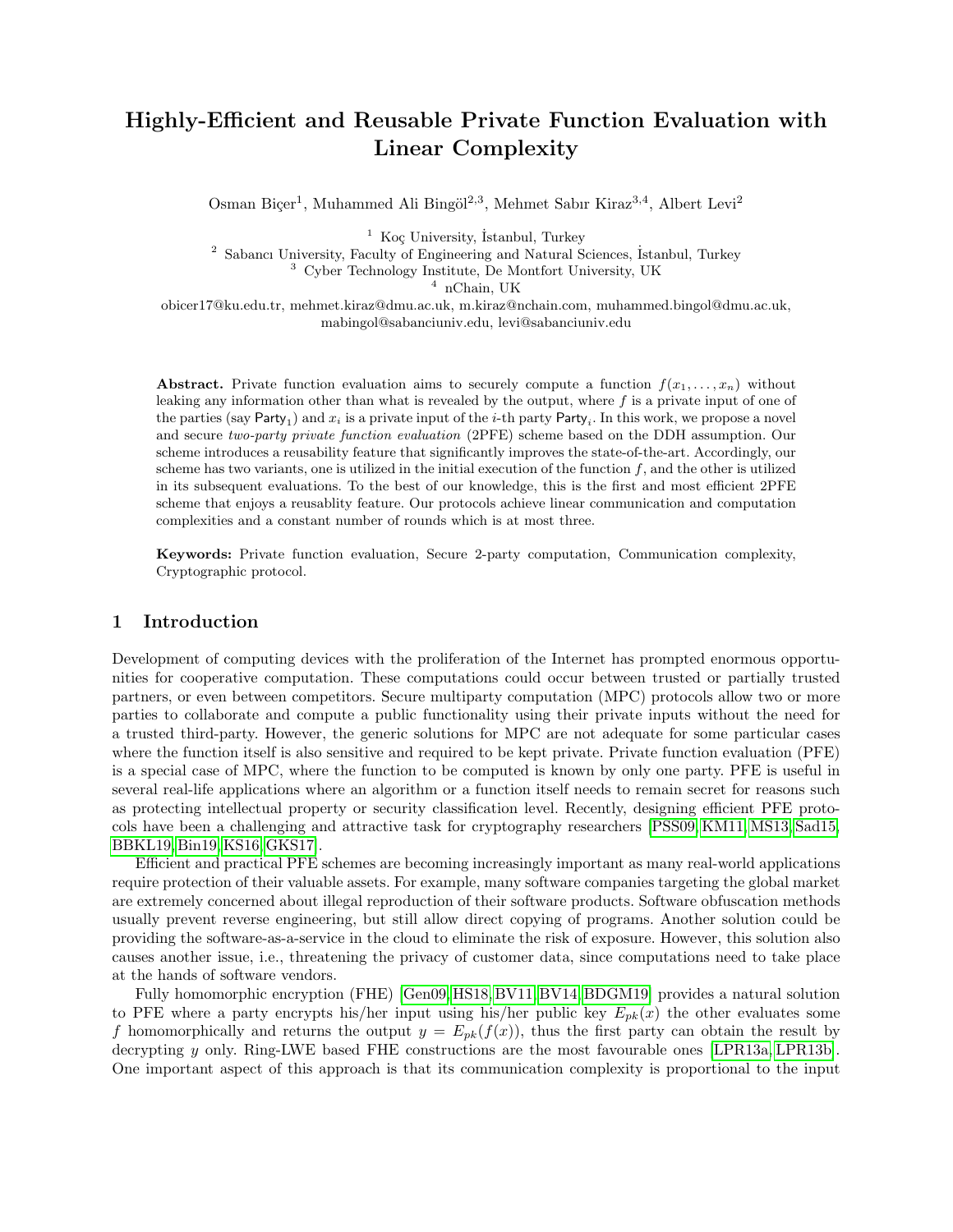and output sizes, but does not depend on the size of f [\[BDGM19\]](#page-16-4). However, FHE schemes suffer a polynomial blow up factor (in the security parameter) to the ciphertext size, so that affecting the overall communication cost. Therefore, they are still far from being practical [\[LN14b,](#page-17-8) [LN14a,](#page-17-9) [OSPG18,](#page-18-2)[GH19,](#page-17-10) [NDR](#page-18-3)+19].

Another approach targeting those problems falls into the category of PFE. Compared to FHE, PFE is currently much closer to practical use. Moreover, in many occasions such a PFE scheme is quite beneficial, including the ones where a service provider may opt keeping the functionality and/or its specific implementation confidential, and the ones where the disclosure of the function itself means revelation of sensitive information, or causes a security weakness.

The current research goal for secure computation protocols (including PFE) is efficient and practical solutions with low round, communication, and computation complexities. Among these three measures, as also pointed out by Beaver, Micali, and Rogaway, the number of rounds is the most valuable resource [\[BMR90\]](#page-16-5). The other important research goal in this area is the minimization of communication complexity. Since hardware trends show that computation power progresses more rapidly compared to communication channels, the main bottleneck for many applications will be the bandwidth usage.

In this paper, we consider the two-party PFE (2PFE) setting where the first party (say  $Party_1$ ) has a function input f (compiled into a boolean circuit  $C_f$ ) and optionally a private input bit string  $x_1$ , whereas the other party (say Party<sub>2</sub>) has an input bit string  $x_2$ . The parties aim to evaluate f on  $x_1$  and  $x_2$  so that at least one of them would obtain the resulting  $f(x_1, x_2)$  without any of them deducing any information about the other one's private input beyond what  $f(x_1, x_2)$  itself reveals.

#### 1.1 Related Work

First proposed by Andrew Yao [\[Yao82,](#page-18-4)[Yao86\]](#page-18-5), secure two-party computation (2PC) comprises the techniques for joint evaluation of a function by two parties on their respective secret inputs. In recent years, there has been a promising progress over the original Yao's protocol [\[BMR90,](#page-16-5)[NPS99,](#page-18-6)[KS08a,](#page-17-11)[PSSW09,](#page-18-7)[KMR14,](#page-17-12)[ZRE15,](#page-18-8) [KKS16\]](#page-17-13). As a consequence of these improvements, secure computation techniques now have promising results.

2PFE differs from the standard 2PC in that the latter involves both parties evaluating a publicly known function on their private inputs, whereas in the former, the function itself is also a private input. 2PFE concept is first appeared in [\[AFK87,](#page-16-6) [AF90\]](#page-16-7). So far, there are basically two main approaches that PFE solutions are built upon.

The first one is based on a universal circuit which takes a boolean circuit C with circuit size less than g and an input  $(x_1, \ldots, x_n)$ , and outputs  $C(x_1, \ldots, x_n)$ . The idea is that if the regular secure computation techniques can be applied on a universal circuit, then a PFE scheme can be obtained. Consequently, the efforts targeting the efficiency of *universal circuit based PFEs* have generally been towards reducing the size of universal circuits, and the cost of their secure computation [\[KS08b,](#page-17-14) [SS09,](#page-18-9) [KS16,](#page-17-2)[GKS17\]](#page-17-3).

The second approach is avoiding the use of universal circuits and designing special purpose PFE protocols. Following this line of work, several PFE schemes have been proposed, e.g., as [\[PSS09,](#page-18-0) [KM11,](#page-17-0) [MS13,](#page-17-1) [Sad15,](#page-18-1) [BBKL19\]](#page-16-0). A remarkable work embracing this approach is singly homomorphic encryption based 2PFE scheme of Katz and Malka (KM11) applied on boolean circuits [\[KM11\]](#page-17-0). In KM11 [\[KM11\]](#page-17-0), the authors utilize a singly homomorphic scheme (e.g., ElGamal [\[EG85\]](#page-16-8) or Paillier [\[Pai99\]](#page-18-10)) for the generation of the two random tokens[5](#page-0-0) on each wire, later utilized in the 2PC stage. They first propose a basic version of their protocol in [\[KM11,](#page-17-0) Sect. 3.1] (which we call KM11-1st) and for the efficiency concerns they propose a more efficient variant in [\[KM11,](#page-17-0) Sect. 3.2] (which we call KM11-2nd). Both schemes have only three rounds, and provide  $O(q)$  asymptotic complexity in terms of communication and computation, where g denotes the circuit size. The latter one reduces the communication and offline computation complexity.

In [\[MS13\]](#page-17-1), Mohassel and Sadeghian proposed 2PFE schemes, for boolean circuits and arithmetic circuits. Considering boolean circuits, they propose two types of protocols: one is based on oblivious evaluation of

<sup>&</sup>lt;sup>5</sup> Throughout this paper, the term "token" stands for a random bit string generated for a wire of the boolean circuit, and has hidden semantics of either 0 or 1.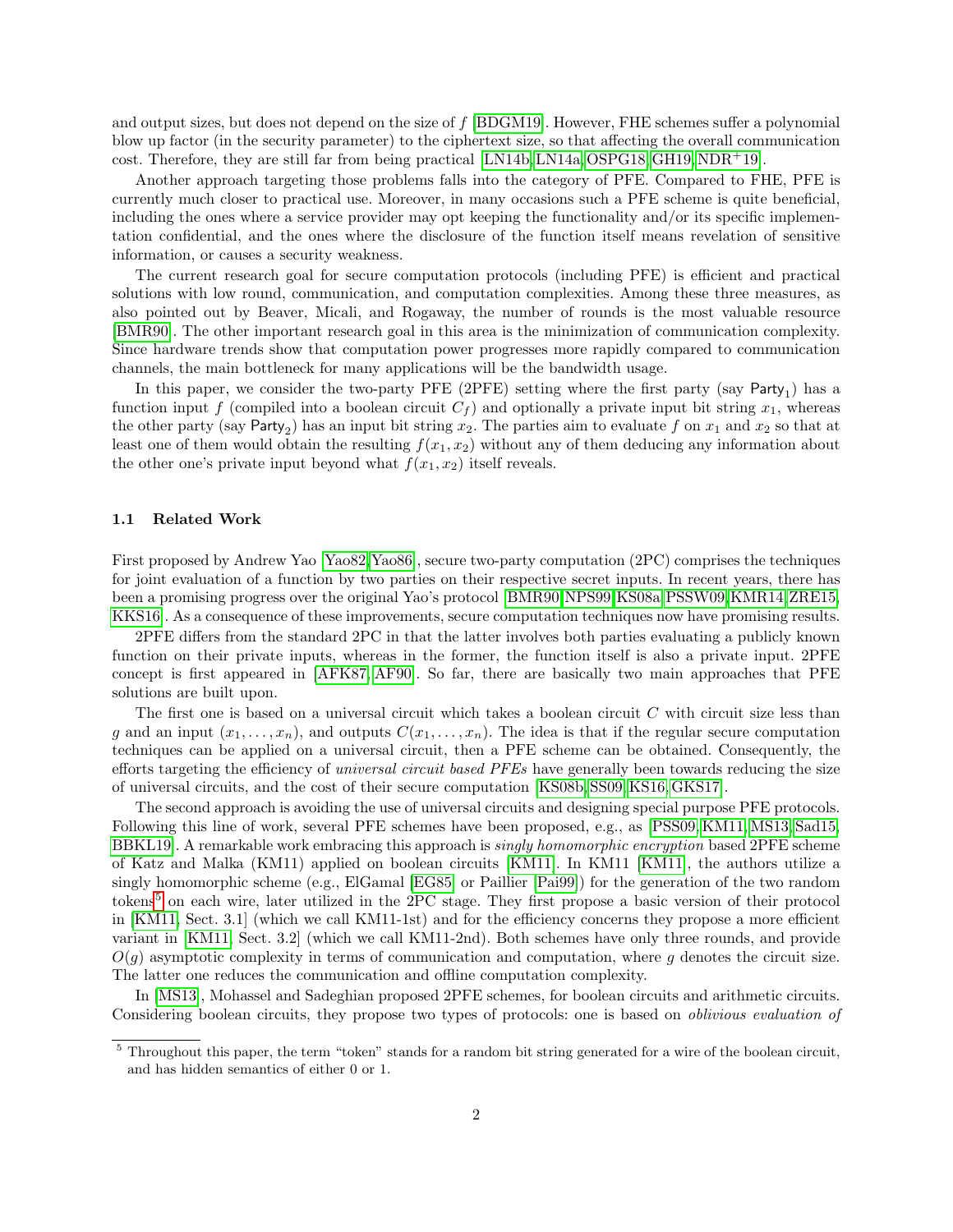switching networks  $(OSN)^6$  $(OSN)^6$  (which we call MS13-OSN) and the other one is based on singly homomorphic encryption (which we call MS13-HE). Even though MS13-OSN is efficient for small sized circuits, it is still inefficient for large circuits due to its  $O(g \log(g))$  communication and computation complexities. It fails to outperform asymptotically linear communication and computation complexities of [\[KM11\]](#page-17-0). On the other hand, MS13-HE provides linear communication and computation complexities and slightly outperforms KM11-2nd. We remark that to the best of our knowledge, a reusability feature cannot be adapted<sup>[7](#page-0-0)</sup> to protocols proposed in [\[KM11\]](#page-17-0) and [\[MS13\]](#page-17-1).

In [\[MS13\]](#page-17-1), the authors also propose a protocol for arithmetic circuits based on partial (singly) homomorphic encryption. This protocol has equal number of rounds to its gates (see [\[MS13,](#page-17-1) p. 570]), whereas the other PFE protocols for boolean circuits have constant number of rounds. For large circuits the number of rounds will be a bottleneck<sup>[8](#page-0-0)</sup>. [\[MS13\]](#page-17-1) also proposes a multi-party PFE variant based on OSN that remains the most efficient one to date. Their proposals are essentially secure in the semi-honest model, and has later been extended to the malicious model by [\[MSS14\]](#page-18-11).

Recently BBKL18 [\[BBKL19\]](#page-16-0) improves the OSN based 2PFE protocol of [\[MS13\]](#page-17-1). They show how to utilize the elegant half gates technique [\[ZRE15\]](#page-18-8) to their 2PFE scheme. The optimization of BBKL18 improves MS13-OSN by reducing the overall communication cost about 40%.

#### 1.2 Our Contributions

In this work, we propose a highly efficient 2PFE scheme for boolean circuits secure in the semi-honest model. Our scheme enjoys the cost reduction due to the reusability of tokens that will be used in the 2PC stage. This eliminates some of the computations and exchanged messages in the subsequent executions for the same function. Therefore, one of the strongest aspects of our proposed protocol is the remarkable cost reduction if the same function is evaluated more than once (possibly on varying inputs). We highlight that such a cost reduction is not applicable to the protocols of KM11 [\[KM11\]](#page-17-0) and MS13 [\[MS13\]](#page-17-1) since they require running the whole protocol from scratch for each execution. In this respect, we present two protocols of our scheme: (1) a protocol for initial executions (InExe), (2) a resumption protocol for subsequent executions (ReExe). The former protocol is utilized in the first evaluation of the function, while the latter one is utilized in the second or later subsequent evaluations of the same function. We note that the latter protocol is more efficient than the former one due to the fact that it benefits from the reusable tokens generated already in InExe protocol. The latter case is likely to be encountered more frequently in practice, compared to the cases where a function is evaluated only once.

Our proposed protocols significantly enhances the state-of-the-art in terms of communication cost. Compared to MS13-OSN [\[MS13\]](#page-17-1), BBKL18 [\[BBKL19\]](#page-16-0), and GKS17 [\[GKS17\]](#page-17-3) protocols, we achieve an asymptotic cost reduction. Namely, while the asymptotic communication costs of those protocols are equal to  $O(g \log(g))$ , our scheme provides  $O(g)$  communication complexity where g is the number of gates. To illustrate this asymptotic difference, for a thousand-gate circuit, our cost reduction is about 94% over MS13-OSN, about 88% over BBKL18, and about 68% over GKS17. For a billion-gate circuit, our cost reduction is about 98% over MS13-OSN, about 96% over BBKL18, and about 89% over GKS17. The protocols of MS13-HE, KM11-1st, KM11-2nd and ours have linear asymptotic complexity. Thanks to the reusability feature, the advantage of our scheme becomes more pronounced when the number of PFE execution is more than one. Namely, for two executions our cost reduction is about 54% over KM11-1st, 30% over KM11-2nd, and 20% over MS13-HE.

<sup>6</sup> The OSN mechanism is introduced in [\[MS13\]](#page-17-1) to achieve a solution for the oblivious extended permutation (OEP) problem. OEP allows the oblivious transition of each masked gate output to the input(s) of the next connected gate(s). We refer the readers to the references in [\[MS13,](#page-17-1) [Bin19,](#page-16-1) [BBKL19\]](#page-16-0) for detailed explanation on OSN.

<sup>&</sup>lt;sup>7</sup> This is due to the fact that the blinding operations in these protocols are one-time pads (XOR or cyclic addition), therefore, reusing the blinded values inevitably leaks information about the truth values of intermediate wires. On the other hand, our mechanism relies on DDH so that the blinding values would remain unknown to the respective parties.

<sup>&</sup>lt;sup>8</sup> We can intuitively say that as the latency between parties increases, so does the cost of each additional communication round (we refer to [\[SZ13\]](#page-18-12) that backs up this discussion). A similar analysis on trade-offs between boolean and arithmetic circuit based protocols has also been addressed in [\[CKMZ14,](#page-16-9) p. 527].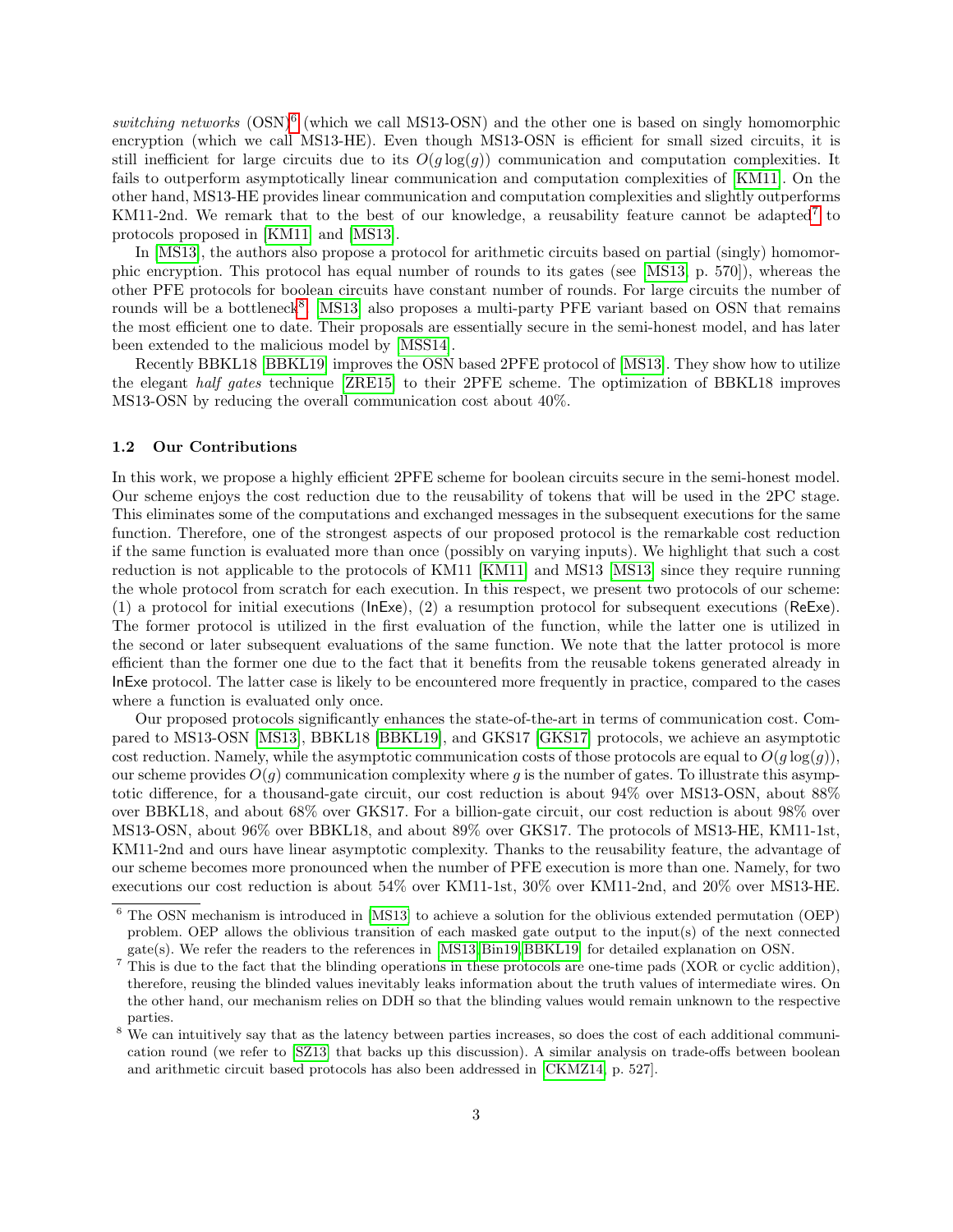For ten executions our cost reduction is about 63% over KM11-1st, 44% over KM11-2nd, and 37% over MS13-HE.

The number of rounds of our InExe protocol is 3 and the number of rounds of our ReExe protocol is equal to 1, or 2, or 3 depending on the input string length of  $Party_1$  (i.e., owner of  $f$ )<sup>[9](#page-0-0)</sup>. This also reflects the improvement of ReExe protocol over the existing 2PFE protocols in terms of round complexity (see Table [1\)](#page-10-0).

We also deal with the case that  $Party_1$  runs the 2PFE protocol for the same private function with various Party<sub>2</sub>s separately. This is a common scenario where Party<sub>1</sub> may run a business with many customers for her algorithm/software. Trivially, our ReExe protocol can be utilized between the same two parties in the second and subsequent evaluations after the first evaluation. Instead of running the initial execution protocol with each Party<sub>2</sub>, we propose a more efficient mechanism for the generation of the reusable tokens by employing a threshold based system.

#### 1.3 Organization

In Section [2,](#page-3-0) we give a preliminary background that is used throughout the paper. Section [3](#page-5-0) presents the descriptions of our InExe and ReExe protocols, and a method for the case where Party<sub>1</sub> would like to execute 2PFE with various Party<sub>2</sub>s separately. Section [4](#page-9-0) provides a performance analysis of our protocols, and compare them with the existing state-of-the-art 2PFE protocols. In Section [5,](#page-12-0) we give the security proofs of our protocols in the semi-honest model. Finally, Section [6](#page-15-0) concludes our paper.

### <span id="page-3-0"></span>2 Preliminaries

This section provides some background information on the DDH assumption, describes some notations used in this paper and briefly summarize the concept of the 2PFE framework.

#### 2.1 Decisional Diffie-Hellman Assumption

The Decisional Diffie-Hellman (DDH) assumption for G provides that the following two ensembles are computationally indistinguishable

$$
\{(P_1, P_2, a \cdot P_1, a \cdot P_2) : P_i \in \mathbb{G}, a \in_R \mathbb{Z}_q^*\} \approx_c
$$
  

$$
\{(P_1, P_2, a_1 \cdot P_1, a_2 \cdot P_2) : P_i \in \mathbb{G}, a_1, a_2 \in_R \mathbb{Z}_q^*\}.
$$

where  $X \approx_c Y$  denotes that the sets X and Y are computationally indistinguishable, G is a group (represented in additive notation) of prime order q (of size  $2\lambda$  where  $\lambda$  is a security parameter), and  $P_1, P_2 \in_R \mathbb{G}$ .

The security of our protocols is based on the following lemma of Naor and Reingold [\[NR04\]](#page-18-13) providing a natural generalization of the DDH assumption for  $m > 2$  generators.

<span id="page-3-1"></span>**Lemma 1** (  $[NR04]$ ). Under the DDH assumption on  $\mathbb{G}$ , for any positive integer m,

$$
\{(P_1,\ldots,P_m,a\cdot P_1,\ldots,a\cdot P_m):P_i\in\mathbb{G},a\in_R\mathbb{Z}_q^*\}\approx_c
$$
  

$$
\{(P_1,\ldots,P_m,a_1\cdot P_1,\ldots,a_m\cdot P_m):P_i\in\mathbb{G},a_1,\ldots,a_m\in_R\mathbb{Z}_q^*\}.
$$

There exist certain elliptic curve groups where the DDH assumption holds. We will not go through the details of these primitives and refer the reader to [\[Bon98,](#page-16-10)[HMV03\]](#page-17-15). The main advantage of the elliptic curve DDH assumption over the discrete logarithm based DDH assumption is that the discrete logarithm DDH problem requires sub-exponential time [\[LV01\]](#page-17-16) while the current best algorithms known for solving the elliptic curve DDH problem requires exponential time resulting the same security with smaller key sizes. Therefore,

<sup>&</sup>lt;sup>9</sup> More concretely, if Party<sub>1</sub> has  $x_1 = \perp$ , then the number of rounds is equal to 1. If Party<sub>1</sub> has a non-empty input  $x_1$  in such that the OT extension is not applicable for its garbled input, then the number of rounds is equal to 2. Otherwise, the number of rounds is equal to 3.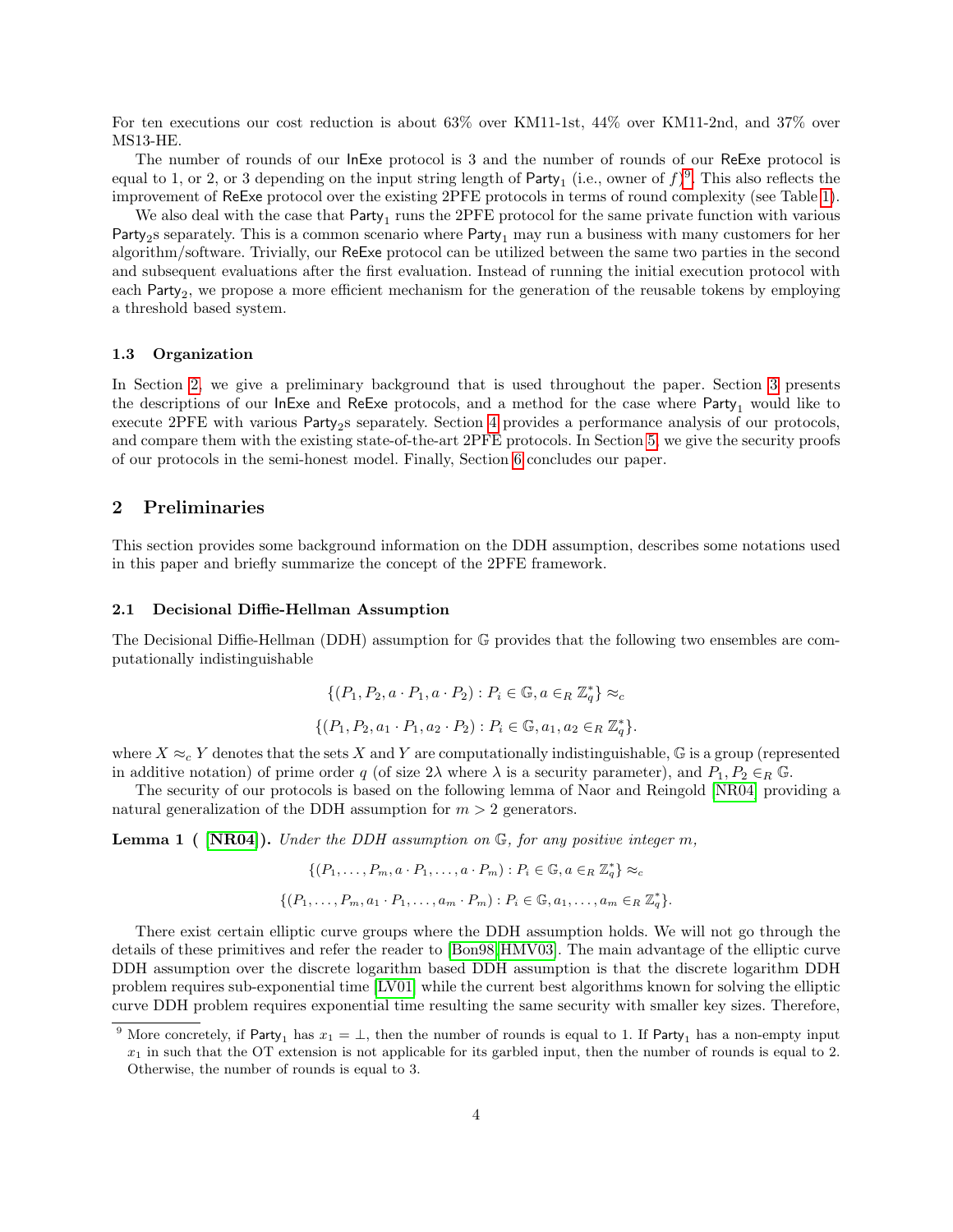the elliptic curve based systems are more practical than the classical discrete logarithm systems since smaller parameters may be chosen to ensure the same level of security. In fact, attacks on elliptic-curve groups require running time that is a square root of the group size <sup>[10](#page-0-0)</sup>.



<span id="page-4-0"></span>Fig. 1. (a) A circuit representation  $\mathcal{C}_f$  of a function f. (b) The mapping  $\pi_f$  of f.

#### 2.2 Notations and Concept of 2PFE Framework

In a two-party private function evaluation (2PFE) scheme, Party<sub>1</sub> has a function input f (compiled into a boolean circuit  $C_f$ ) and optionally a private input bit string  $x_1$ , whereas Party<sub>2</sub> has an input bit string  $x_2$ . The parties aim to evaluate f on  $x_1$  and  $x_2$  so that at least one of them would obtain the resulting  $f(x_1, x_2)$ . The recent 2PFE schemes [\[KM11,](#page-17-0)[MS13\]](#page-17-1) conform to a generic 2PFE framework (formalized by [\[MS13\]](#page-17-1)) that basically reduces the 2PFE problem to hiding both parties' input strings and topology of the circuit. The framework is not concerned with hiding the gates since it allows only one type of gate in the circuit structure.

In a nutshell the 2PFE framework is as follows. Before starting the 2PFE protocol,  $Party_1$  compiles the function into a boolean circuit  $C_f$  consisting of only one type of gates (e.g., NAND gates). During the protocol execution, Party<sub>1</sub> and Party<sub>2</sub> first engage in a mapping evaluation protocol where Party<sub>2</sub> obliviously obtains the tokens on gate inputs, and then they mutually run a 2PC protocol where  $Party<sub>2</sub>$  garbles each gate separately using those tokens, and  $Party_1$  evaluates the garbled circuit. As a result,  $Party_1$  obtains the garbled tokens that map to the corresponding outputs of the function (i.e.,  $y = f(x_1, x_2)$ ).

Let  $g, n$ , and  $m$  denote the number of gates (circuit size), the number of inputs, and the number of outputs of  $C_f$ , respectively. Let  $OW = (ow_1, \ldots,ow_{n+q-m})$  denote the set of outgoing wires that is the union of the input wires of the circuit and the output wires of its non-output gates. Note that the total number of elements in OW is  $M = n + g - m$ . Similarly, let  $\mathsf{IW} = (\mathsf{iw}_1, \dots, \mathsf{iw}_{2g})$  denote the set of incoming wires that is the union of the input wires of each gate in the circuit. Note also that the total number of elements in IW is  $N = 2g$ . Throughout this paper, M and N denote the numbers of outgoing and incoming wires, respectively. Let  $\pi_f$  be a mapping such that  $j \leftarrow \pi_f(i)$  if and only if  $ow_i \in OW$  and  $iw_j \in IW$  correspond to the same wire in the circuit  $C_f$  (see Figure [1\)](#page-4-0).

We define the public information of the circuit  $C_f$  as Publinfo<sub>Cf</sub> which is composed of: (1) the number of each party's input bits,  $(2)$  the number of output bits,  $(3)$  the total number of incoming wires N and that of outgoing wires  $M$ , (4) the incoming and outgoing/output wire indices that belong to each gate, (5)

<sup>&</sup>lt;sup>10</sup> For example, for the 112-bit symmetric key security level, a 2048-bit large prime number is required for a prime sub-group of the multiplicative group modulo a prime, whereas only a 224-bit prime  $p$  is sufficient for a NIST-elliptic curve over  $\mathbb{F}_p$  [\[Gir16\]](#page-17-17).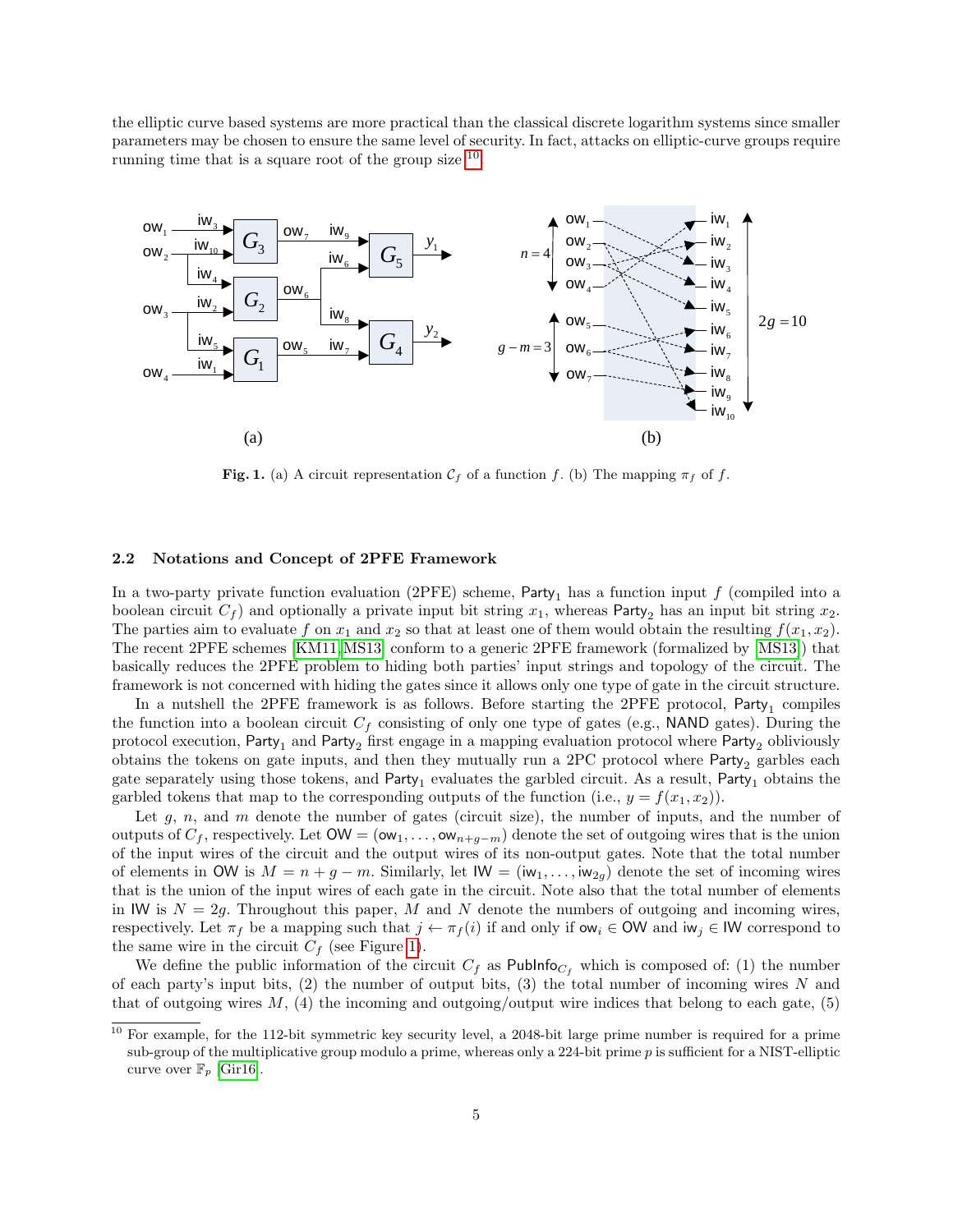the outgoing wire indices corresponding to each party's input bits. Note that, it is a common assumption among PFE schemes [\[KM11,](#page-17-0)[MS13,](#page-17-1) [BBKL19\]](#page-16-0) that both parties have pre-agreement on the number of gates  $(g)$ , the number of input wires  $(n)$ , the number of output wires  $(m)$ , the number of input bits of Party<sub>1</sub>  $(q)$ . Both parties generate  $\mathsf{Publnfo}_{C_f}$  at the beginning of the protocol execution (without an additional round of communication). Namely, each party runs the following deterministic procedure to obtain  $\mathsf{PubInfo}_{C_f}$  on public input  $(q, n, m, q)$ :

- Set  $N := 2g, M := n + g m$ .
- For  $i = 1, \ldots, g$ , set iw<sub>2i–1</sub> and iw<sub>2i</sub> as the incoming wires of the gate  $G_i$ .
- For  $i = 1, \ldots, g m$ , set ow<sub>i</sub> as the outgoing wire of the gate  $G_i$ .
- $-$  For  $i = 1, ..., q$ , set  $\alpha w_{g-m+i}$  as the outgoing wire corresponding to Party<sub>1</sub>'s *i*-th input bit.
- $-$  For  $i = 1, ..., n q$ , set  $\alpha w_{g-m+q+i}$  as the outgoing wire corresponding to Party<sub>2</sub>'s *i*-th input bit.
- For  $i = 1, \ldots, m$ , set the output wire  $y_i$  as the output of  $G_{g-m+i}$ .
- $-$  Return PubInfo $_{C_f} := (M, N, \text{OW}, \text{IW}, y).$

Next, Party<sub>1</sub> generates  $\pi_f$  (i.e., the connection between incoming and outgoing wire indices) using the following randomized procedure on input  $(C_f, \text{OW}, \text{IW})$ .

- Randomly permute the indices  $1, \ldots, g-m$ , and assign it to an ordered set A.
- For  $i = 1, \ldots, g-m$ , assign  $G_{A[i]}$  to the *i*-th non-output gate in topological order.
- For  $i = 1, \ldots, m$ , assign  $G_{g-m+i}$  to *i*-th output gate.
- Extract  $\pi_f$  from  $C_f$  according to the connections between ows and iws.
- Return  $\pi_f$ .

We next define Reusable Mapping Template in which the efficiency of our scheme mostly due to the reusability of this template.<sup>[11](#page-0-0)</sup>

**Definition 1 (Reusable Mapping Template).** Let  $\pi_f^{-1}(j)$  be the inverse mapping of  $\pi_f$  that denotes the index of the outgoing wire connected to  $iw_j$ . A Reusable Mapping Template is a set ReuseTemp<sub>f</sub> :=  $(P, Q)$  such that  $P := (P_1, \ldots, P_M)$  where  $P_i$  is a generator of the group picked for  $ow_i$  by  $Party_2$  and  $Q := (Q_1, \ldots, Q_N)$  where  $Q_j := t_j \cdot P_{\pi^{-1}_f(j)}$  is a group element generated for  $\mathrm{iw}_j$  by  $\mathsf{Party}_1$  for  $t_j \in_R \mathbb{Z}_q^*$ ,  $i = 1, \ldots, M, \text{ and } j = 1, \ldots, N.$ 

## <span id="page-5-0"></span>3 Our PFE Scheme

In this section, we first present our protocol for initial executions InExe which is optimized by offline/online decomposition (Figure [2\)](#page-6-0). We next introduce our efficient resumption protocol for subsequent executions ReExe (Figure [3\)](#page-8-0). We then propose an efficient method for executions with multiple  $\mathsf{Party}_2$ s.

#### <span id="page-5-1"></span>3.1 The description of our InExe protocol

InExe scheme is optimized by carrying out some of the computations in the off-line stage. In general, such precomputation techniques enhance real-time performance at the cost of extra preliminary computations and storage consumption. Besides, in today's technological perspectives, memory consumption is rarely considered to be a serious drawback since storage units are abundant in many recent devices. In what follows, we give the full protocol steps of our optimized initial execution InExe protocol. Also, Figure [2](#page-6-0) depicts the protocol steps of our InExe protocol. The computations that can be carried out in the precomputation phase include the generation of  $P$ , and the computation of the sets  $W^0$  and  $W^1$  by Party<sub>2</sub>.

In accordance with the generic 2PFE framework the description of our InExe is as follows.

<sup>&</sup>lt;sup>11</sup> Although, KM11 [\[KM11\]](#page-17-0) also involves homomorphic encryption for token generation, it requires all protocol steps to be repeated in each subsequent executions.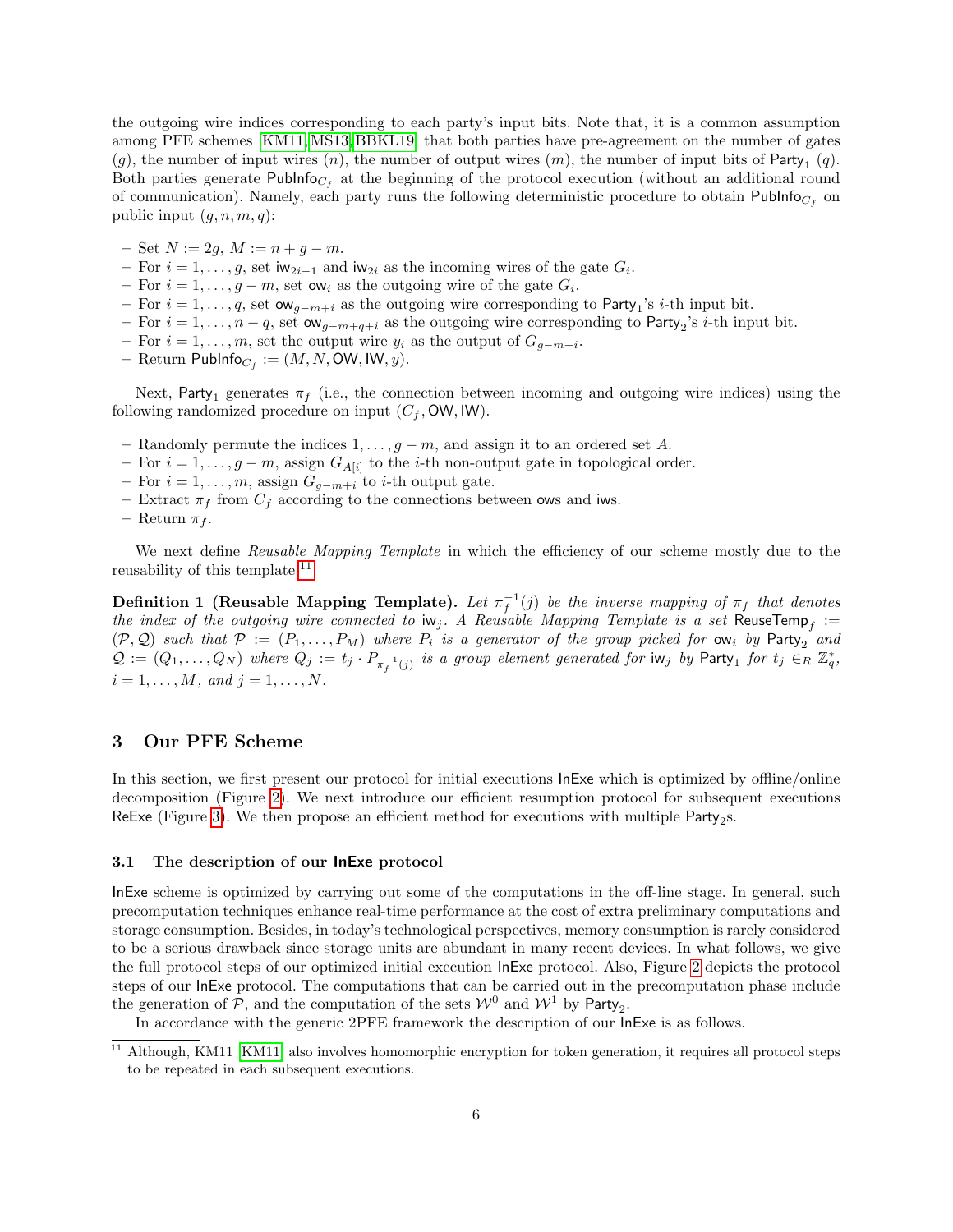| $Party_1$<br>input: $x_1 \in \{0,1\}^*, C_f, \pi_f$                                                                                                                                                           | Pre-shared info:<br>$\mathbb{G}, q, P, \mathsf{Public}_{C_{f}}$ | $Party_2$<br>input: $x_2 \in \{0,1\}^*$                                                                                                                                                                                                                                                                                                        |  |
|---------------------------------------------------------------------------------------------------------------------------------------------------------------------------------------------------------------|-----------------------------------------------------------------|------------------------------------------------------------------------------------------------------------------------------------------------------------------------------------------------------------------------------------------------------------------------------------------------------------------------------------------------|--|
|                                                                                                                                                                                                               | Offline<br>Pre-computation                                      | Pick: $\alpha_0, \alpha_1 \in_R \mathbb{Z}_q^*$ .<br>Generate: $\mathcal{P} := (P_1, \ldots, P_M)$ ,<br>$\mathcal{W}^0 := (W_i^0 \leftarrow \alpha_0 \cdot P_i),$<br>$\mathcal{W}^1 := (W_i^1 \leftarrow \alpha_1 \cdot P_i), i = 1, \ldots, M.$                                                                                               |  |
| Generate: $T := (t_1, \ldots, t_N : t_i \in_R \mathbb{Z}_q^*),$<br>$Q = (Q_j \leftarrow t_j \cdot P_{\pi_{\epsilon}^{-1}(j)}), j = 1, , N.$<br>Keep: ReuseTemp <sub>f</sub> := $(\mathcal{P}, \mathcal{Q})$ . |                                                                 | Generate: $\mathcal{V}^0 := (V_i^0 \leftarrow \alpha_0 \cdot Q_j),$<br>$\mathcal{V}^1 := (V_i^1 \leftarrow \alpha_1 \cdot Q_j), j = 1, \ldots, N.$<br>Keep: ReuseTemp <sub>f</sub> := $(\mathcal{P}, \mathcal{Q})$ .<br>Pick: $Y^0 := (y_i^0 \leftarrow_R \{0,1\}^{\ell}),$<br>$Y^1 := (y_i^1 \leftarrow_R \{0,1\}^{\ell}), i = 1, \ldots, m.$ |  |
| Act as Evaluator<br>Using $F, X_1, X_2, T, \pi_f$<br>obtain $Y = f(x_1, x_2)$ .                                                                                                                               | <b>Run 2PC Protocol</b><br>$F, X_2$                             | Act as Garbler<br>Generate garbled circ. $F$ by using<br>$(W^0, \mathcal{W}^1, \mathcal{V}^0, \mathcal{V}^1, Y^0, Y^1, \mathsf{PubInfo}_{C_f}).$                                                                                                                                                                                               |  |

<span id="page-6-0"></span>Fig. 2. Sketch of our InExe 2PFE Protocol. ReuseTemp<sub>f</sub> and T are stored (if needed) for the later PFE runs by (ReExe) protocol. Note that in case Party<sub>1</sub> has inputs  $(x_1)$  then OT protocol is required (to send the corresponding garbled  $X_1$ ) which can be trivially combined with the protocol rounds (i.e., the first round of OT protocol is sent accompanied by  $\mathcal P$  message and second one by  $\mathcal Q$  and third one by  $F, X_2$  for minimization of the total number of rounds.

Inputs Prior to the protocol execution, both parties should have a pre-agreement on a cyclic group G of large prime order q (where  $|q| = 2\lambda$ ) with a generator P and the Publinfo<sub>Cf</sub> on inputs  $(g, n, m, q)$ . Each party has the following inputs: (1) Party<sub>1</sub> holds a boolean circuit  $C_f$  consisting of only one type of gates (e.g., NAND) gates) and the corresponding mapping  $\pi_f$ , and (possibly but not necessarily) his input  $x_1$  (2) Party<sub>2</sub> holds his inputs  $x_2$ .

Offline pre-computation phase Party<sub>2</sub> generates the set P of M random generators. It also picks  $\alpha_0, \alpha_1 \in_R \mathbb{Z}_q^*$ , and prepares the group element sets  $W^0 := (W_1^0, \ldots, W_M^0 : W_i^0 \leftarrow \alpha_0 \cdot P_i, i = 1, \ldots, M)$  for FALSEs and  $W^1 := (W_1^1, \ldots, W_M^1 : W_i^1 \leftarrow \alpha_1 \cdot P_i, i = 1, \ldots, M)$  for TRUEs, where  $P_i$  is the *i*-th element in  $P$  and each  $W_i^b$  is a token for  $\mathsf{ow}_i \in \mathsf{OW}, b \in \{0,1\}$ . Party<sub>2</sub> stores  $\mathcal{P}, \mathcal{W}^0, \mathcal{W}^1, \alpha_0$ , and  $\alpha_1$ .

Online phase Online phase consists of three rounds as follows.

# **Round 1:** Party<sub>2</sub> sends  $P$  to Party<sub>1</sub>.

**Round 2:** Party<sub>1</sub> generates the blinding set  $T := (t_1, \ldots, t_N : t_j \in_R \mathbb{Z}_q^*, j = 1, \ldots, N)$ , computes the set  $\mathcal{Q} = (Q_1, \ldots, Q_N : Q_j \leftarrow t_j \cdot P_{\pi_f^{-1}(j)}, \ j = 1, \ldots, N),$  where  $\pi_f^{-1}(j)$  denotes the index of the outgoing wire connected to  $\mathsf{iw}_j$ . Party $_1$  sends  $\mathcal Q$  to Party $_2$ . Now, both parties have the knowledge of the set ReuseTemp $_f:=$  $(\mathcal{P}, \mathcal{Q})$ .

For the later PFE runs with the same function (if needed),  ${\sf Party}_1$  stores  ${\sf ReuseTemp}_f$  (see Figure [3](#page-8-0) for the protocol of subsequent executions (ReExe)).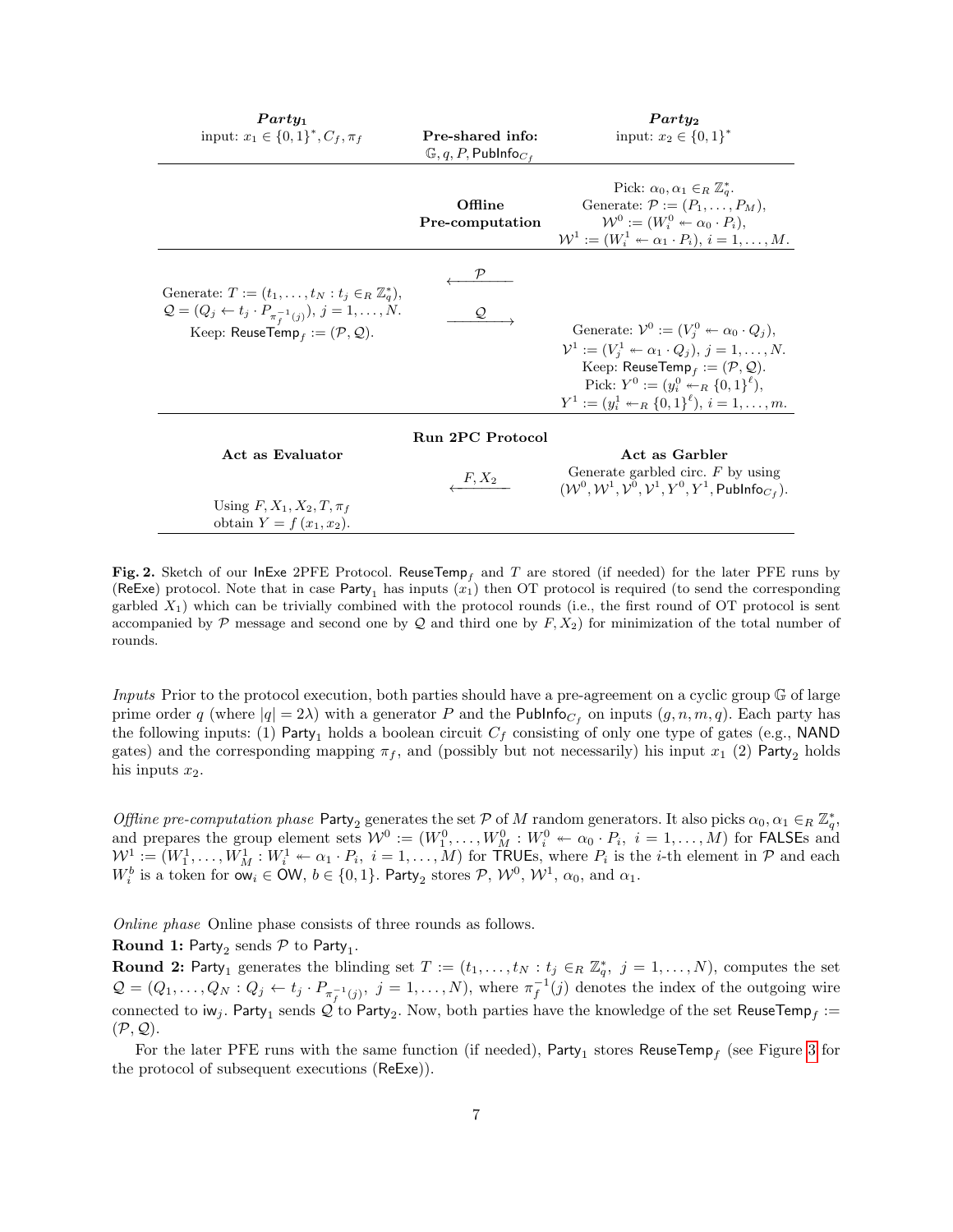Party<sub>2</sub> prepares the group element sets corresponding to  $iw_j \in \mathsf{IW}$ . The set  $\mathcal{V}^0$  is for FALSE,  $\mathcal{V}^1$  is for TRUE semantic values.

$$
\mathcal{V}^0 := (V_1^0, \dots, V_N^0 : V_j^0 \leftarrow \alpha_0 \cdot Q_j, \ j = 1, \dots, N),
$$
  

$$
\mathcal{V}^1 := (V_1^1, \dots, V_N^1 : V_j^1 \leftarrow \alpha_1 \cdot Q_j, \ j = 1, \dots, N).
$$

Party<sub>2</sub> next picks the following two randomly chosen ordered sets for output wires of the circuit

$$
Y^{0} := (y_1^{0}, \dots, y_m^{0} : y_i^{0} \leftarrow_R \{0, 1\}^{\ell}, \ i = 1, \dots, m),
$$
  

$$
Y^{1} := (y_1^{1}, \dots, y_m^{1} : y_i^{1} \leftarrow_R \{0, 1\}^{\ell}, \ i = 1, \dots, m),
$$

where  $\ell$  is the bit length of a group element (i.e.,  $\ell = \lceil \log_2(q) \rceil$ ). For the later PFE runs with the same function (if needed),  ${\sf Party}_2$  stores  ${\sf ReuseTemp}_f.$ 

**Round 3:** Now, both parties then engage in a 2PC protocol where Party<sub>2</sub> and Party<sub>1</sub> play the garbler and evaluator roles, respectively. Party<sub>2</sub> garbles the whole circuit by using  $\mathcal{W}^0$ ,  $\mathcal{W}^1$ ,  $\mathcal{V}^0$ ,  $\mathcal{V}^1$ ,  $Y^0$ ,  $Y^1$ , and PubInfo<sub>Cf</sub>. Note that in contrast to the usual garbling in [\[KM11,](#page-17-0) [MS13\]](#page-17-1), in our garbling phase, Party<sub>2</sub> has group elements instead of random tokens. To use group elements as keys, we now define an instantiation of a dual-key cipher (DKC) notion of [\[BHR12\]](#page-16-11) using a pseudorandom function as

$$
\mathsf{Enc}_{P_1,P_2}(\mathsf{m}):=[H(P_1,P_2,\mathsf{gateID})]_{\ell}\oplus \mathsf{m}
$$

where  $P_1$  and  $P_2$  are two group elements used as keys, m is the  $\ell$ -bit plaintext, gateID is the index number of the gate,  $H: \mathbb{G} \times \mathbb{G} \times \{0,1\}^* \to \{0,1\}^{\ell+\tau}$  is a hash-function (which we model as a random oracle),  $\tau$  is an integer such that  $\tau > 2 \log_2(4g)$  for preventing collisions in the  $\tau$  rightmost bits of hashes, and  $[H(X)]_\ell$ denotes the truncated hash value (of the message X) which is cropped to the  $\ell$  leftmost bits of  $H(X)$  for some X. Also, we denote  $[H(X)]_{\tau}$  for the truncated hash value (of the message X) which is cropped to the  $\tau$  rightmost bits of  $H(X)$  for some X. The former truncated hash value is used for encryption, while the latter is utilized for the point and permute optimization of Beaver et al. [\[BMR90\]](#page-16-5). Note that the encryption scheme Enc is based on the encryption scheme in [\[LPS08\]](#page-17-18) and differs from it only by utilization of group elements as keys.

Let  $G_a$  be a non-output NAND gate for some  $a \in \{1, \ldots, g\}$ . Let also  $\mathsf{iw}_i, \mathsf{iw}_j$  be the incoming wires and ow<sub>z</sub> be the outgoing wire of  $G_a$  where  $i, j \in \{1, ..., M\}$  and  $z \in \{1, ..., N\}$ . To garble  $G_a$ , Party<sub>2</sub> prepares the following four ciphertexts

$$
\begin{aligned} \mathsf{ct}^1_a&:=\mathsf{Enc}_{V^0_i,V^0_j}(\overline{W^1_z}), \ \mathsf{ct}^2_a:=\mathsf{Enc}_{V^0_i,V^1_j}(\overline{W^1_z}),\\ \mathsf{ct}^3_a&:=\mathsf{Enc}_{V^1_i,V^0_j}(\overline{W^1_z}), \ \mathsf{ct}^4_a:=\mathsf{Enc}_{V^1_i,V^1_j}(\overline{W^0_z}) \end{aligned}
$$

where  $W_z^1$  and  $W_z^1$  are the  $\ell$ -bit string representations of the group elements. Similarly, let  $G_b$  be an output NAND gate for some  $b \in \{1, ..., g\}$ . Let also  $\mathsf{iw}_i, \mathsf{iw}_j$  be the incoming wires and z be the output wire index of  $G_b$  where  $i, j \in \{1, \ldots, M\}$  and  $z \in \{1, \ldots, m\}$ . To garble  $G_b$ , Party<sub>2</sub> prepares the following four ciphertexts

$$
\begin{aligned} & \mathsf{ct}^1_b := \mathsf{Enc}_{V^0_i, V^0_j}(y^1_z), \, \, \mathsf{ct}^2_b := \mathsf{Enc}_{V^0_i, V^1_j}(y^1_z), \\ & \mathsf{ct}^3_b := \mathsf{Enc}_{V^1_i, V^0_j}(y^1_z), \, \, \mathsf{ct}^4_b := \mathsf{Enc}_{V^1_i, V^1_j}(y^0_z). \end{aligned}
$$

For the point and permute optimization [\[BMR90\]](#page-16-5), for each gate  $G_a$  in the circuit, Party<sub>2</sub> picks random indices  $I_a^1, I_a^2 \in \{1, \ldots, \tau\}$  such that

$$
\{(\mathsf{X}[I_a^1], \mathsf{X}[I_a^2]), (\mathsf{Y}[I_a^1], \mathsf{Y}[I_a^2]), (\mathsf{Z}[I_a^1], \mathsf{Z}[I_a^2]), (\mathsf{T}[I_a^1], \mathsf{T}[I_a^2])\} = \{ (0,0), (0,1), (1,0), (1,1) \} \text{ where}
$$

 $\mathsf{X}=[H(V_i^0,V_j^0,\mathsf{gateID})]_{\tau},\ \mathsf{Y}=[H(V_i^0,V_j^1,\mathsf{gateID})]_{\tau},\ \mathsf{Z}=[H(V_i^1,V_j^0,\mathsf{gateID})]_{\tau},\ \mathsf{T}=[H(V_i^1,V_j^1,\mathsf{gateID})]_{\tau},$ and  $S[I_a^i]$  denotes the  $I_a^i$ -th bit of the bit string S. We denote each garbled gate  $GG_a$ , which is then composed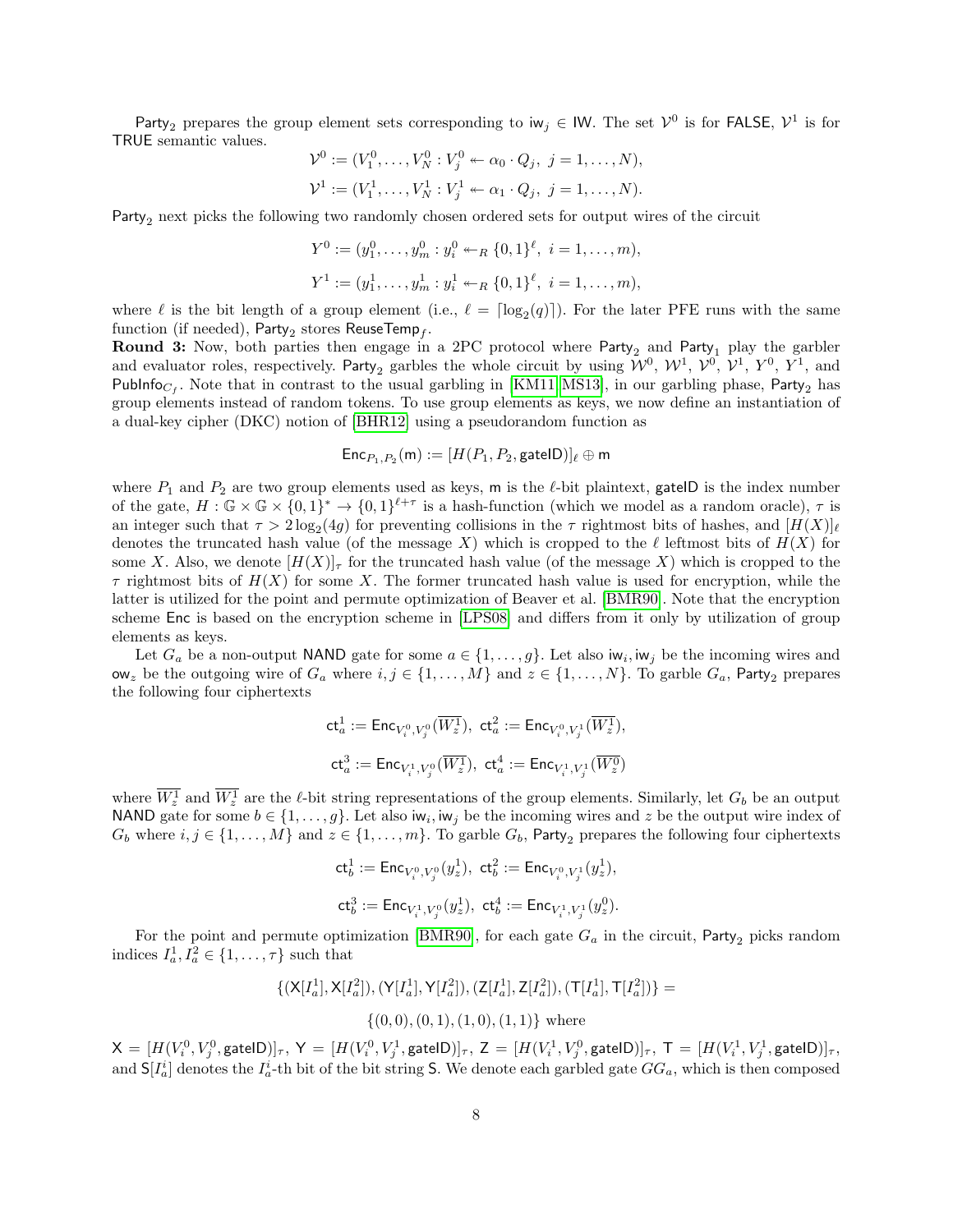| $Partu_1$<br>input: $x_{1,k} \in \{0,1\}^*, C_f, \pi_f, T$                   | Pre-shared info:<br>$\mathbb{G}, q, P,$ Publnfo $_{C_f}$ , ReuseTemp <sub>f</sub> | Partu <sub>2</sub><br>input: $x_{2,k} \in \{0,1\}^*$                                                                                                                                                                                                                                                                                                                                                                                                                                                                                                                                                                                                                                            |
|------------------------------------------------------------------------------|-----------------------------------------------------------------------------------|-------------------------------------------------------------------------------------------------------------------------------------------------------------------------------------------------------------------------------------------------------------------------------------------------------------------------------------------------------------------------------------------------------------------------------------------------------------------------------------------------------------------------------------------------------------------------------------------------------------------------------------------------------------------------------------------------|
|                                                                              | Offline<br>Pre-computation                                                        | Pick: $\alpha_{0,k}, \alpha_{1,k} \in_R \mathbb{Z}_q^*$ .<br>Generate: $\mathcal{W}_k^0 := (W_{i,k}^0 \twoheadleftarrow \alpha_{0,k} \cdot P_i),$<br>$\mathcal{W}_k^1 := (W_{i,k}^1 \leftarrow \alpha_{1,k} \cdot P_i), i = 1, \ldots, M.$<br>$\mathcal{V}_k^0 := (V_{i,k}^0 \leftarrow \alpha_{0,k} \cdot Q_i),$<br>$\mathcal{V}_k^1 := (V_{i,k}^1 \leftarrow \alpha_{1,k} \cdot Q_j), j = 1, \ldots, N.$<br>Pick: $Y_k^0 := (y_{i,k}^0 \twoheadleftarrow_R \{0,1\}^k)$ ,<br>$Y_k^1 := (y_{i,k}^1 \leftarrow_R \{0,1\}^{\ell}), i = 1, \ldots, m.$<br>Generate garbled circ. $F_k$ by using<br>$(W_k^0, \mathcal{W}_k^1, \mathcal{V}_k^0, \mathcal{V}_k^1, Y_k^0, Y_k^1, \mathsf{Public}_C)$ . |
| Act as Evaluator                                                             | Run 2PC Protocol<br>$\frac{F_k, X_{2,k}}{I}$                                      | Act as Garbler                                                                                                                                                                                                                                                                                                                                                                                                                                                                                                                                                                                                                                                                                  |
| Using $F_k, X_{1,k}, X_{2,k}, T, \pi_f$<br>obtain $Y = f(x_{1,k}, x_{2,k}).$ | $OT$ (if needed)                                                                  |                                                                                                                                                                                                                                                                                                                                                                                                                                                                                                                                                                                                                                                                                                 |

<span id="page-8-0"></span>Fig. 3. Sketch of our ReExe protocol for the k-th execution  $(k > 1)$ . The number of rounds is equal to 1, or 2, or 3 depending on the input string length of  $Party_1$ .

of four  $\ell$ -bit ciphertexts,  $ct_a^1$ ,  $ct_a^2$ ,  $ct_a^3$ , and  $ct_a^4$ , and an index pair  $(I_a^1, I_a^2)$ . Note that the set of ciphertexts in the  $GG_a$  are ordered according to  $I_a^1$ -th and  $I_a^2$ -th bits of their corresponding X, Y, Z, and T values. For example, let  $X = 011001...1$ ,  $Y = 101111...0$ ,  $\overline{Z} = 110001...0$ , and  $\overline{T} = 010111...1$ . If  $(I_a^1, I_a^2) = (1, 5)$ then  $(X[1], X[5]) = (0, 0), (Y[1], Y[5]) = (1, 1), (Z[1], Z[5]) = (1, 0), (T[1], T[5]) = (0, 1),$  and therefore, we have  $GG_a = (ct_a^1, ct_a^4, ct_a^3, ct_a^2, (I_a^1, I_a^2))$ . A trivial method for finding such a pair  $(I_a^1, I_a^2)$  could be as follows. First, Party<sub>2</sub> can find  $I_a^1$  such that  $\{X[I_a^1], Y[I_a^1], Z[I_a^1], T[I_a^1]\} = \{0, 0, 1, 1\}$  with probability of 6/16 in each trial. Then,  $I_a^2$  could also be found with probability of  $4/16$  in each trial. Therefore, the expected number of trials to find a pair of  $(I_a^1, I_a^2)$  is 7. Party<sub>2</sub> garbles all the gates in the circuit in the above-mentioned way, and obtains the garbled circuit F. Party<sub>2</sub> then sends F and its garbled input  $X_2$  (i.e., the  $W_i$  group elements for outgoing wires corresponding to  $x_2$ ) to Party<sub>1</sub>. As usual, Party<sub>1</sub> gets its own garbled input  $X_1$  (i.e., the  $W_i$  group elements for outgoing wires corresponding to  $x_1$ ) from Party<sub>2</sub> using oblivious transfers (OT) (or one invocation of the OT extension schemes [\[IKNP03,](#page-17-19) [KK13,](#page-17-20) [ALSZ13\]](#page-16-12)). Note that this does not increase the round complexity of our overall protocol, since the exchange messages needed for OT rounds can be accompanied to the protocol rounds (i.e., the first round of  $\overline{OT}$  is sent with  $\overline{P}$  message and second one with  $\mathcal Q$  and third one with  $F, X_2$ ).

Using F, the garbled input  $X = (X_1, X_2)$ , T, and  $\pi_f$ , Party<sub>1</sub> evaluates the whole garbled circuit in topological order. If an outgoing wire  $ow_d$  is mapped to an incoming wire iw<sub>e</sub>, then the group element  $V_e$  of the e-th incoming wire is computed by the multiplication of the group element  $W_d$  of the d-th outgoing wire and the blinding value  $t_e$  (i.e., if  $\pi_f(d) = e$ , then  $V_e = t_e \cdot W_d$ ). Each garbled gate  $GG_a$  can be evaluated when both group elements  $(V_i, V_j)$  on its incoming wires  $(iw_i, iw_j)$  are computed. To evaluate each  $GG_a$ , Party<sub>1</sub> first computes  $H(V_i, V_j, \text{gateID})$ , and then XORs the ciphertext in the  $GG_a$  pointed by  $I_a^1$ -th and  $I_a^2$ -th bits of the  $H(V_i,V_j,{\sf gateID})_\tau$ . At the end,  ${\sf Party}_1$  obtains the token set  $Y=(y_1,\ldots,y_m)$  for the output bits of the function  $y = f(x_1, x_2)$ .

#### 3.2 Optimization with reusability feature: Our ReExe protocol

One of the novelties of our scheme over the state-of-the-art is that our scheme results in a significant cost reduction when the same private function is evaluated more than once between the same or varying evaluating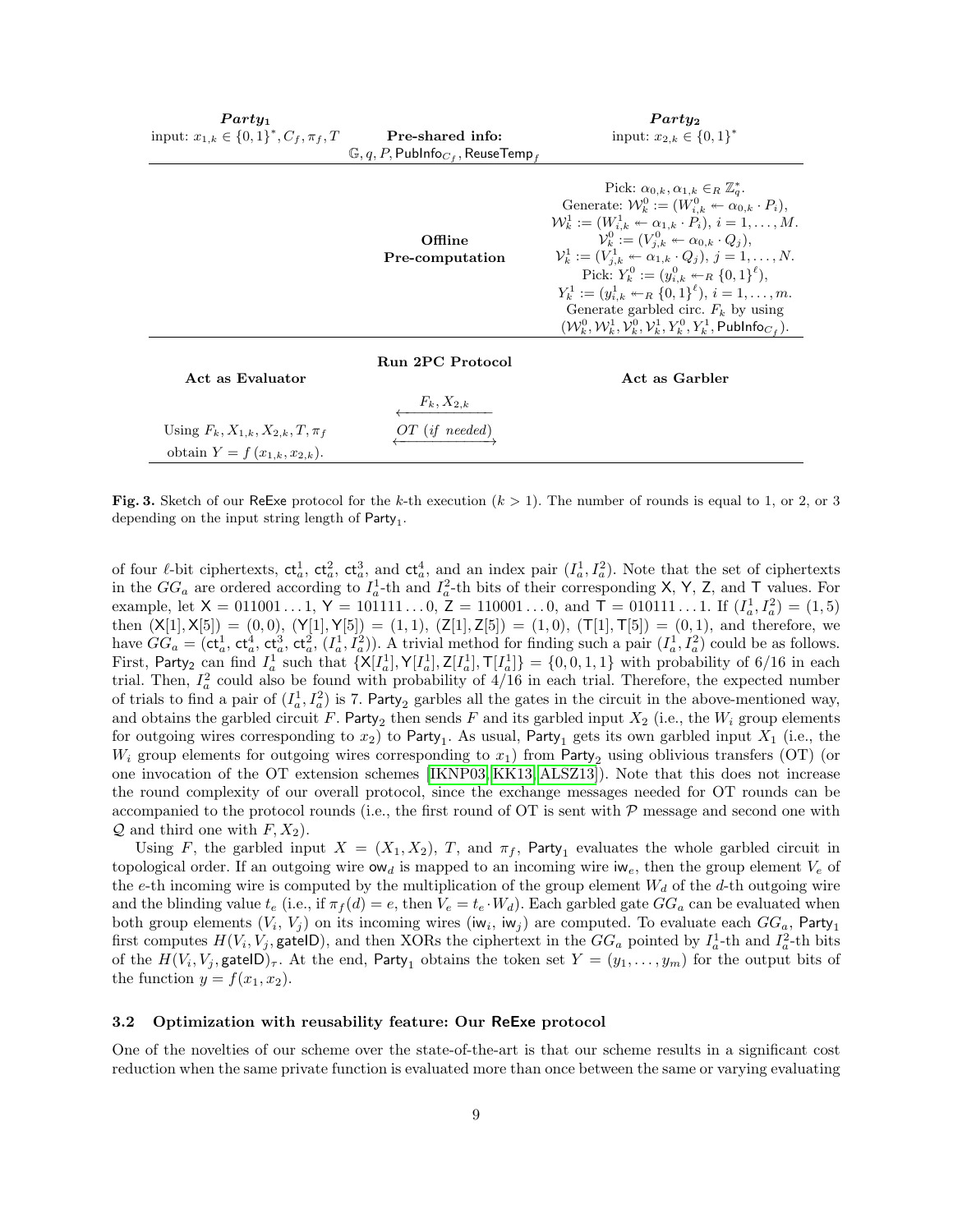parties. This feature is quite beneficial in relevant real-life scenarios where individuals (or enterprises) can mutually and continuously have long-term business relationship instead of a single deal. Note that such a cost reduction is not available in the protocols of KM11 [\[KM11\]](#page-17-0) and MS13 [\[MS13\]](#page-17-1), since they require that token generation and 2PC procedures be repeated in all executions. However, our scheme involves Reusable Mapping Tamplate (ReuseTemp<sub>f</sub> :=  $(\mathcal{P}, \mathcal{Q})$ ) that is reusable for the generation of tokens on incoming and outgoing wires. The reusability of ReuseTemp<sub>f</sub> incurs upto  $42\%$  reduction in communication overhead over [\[MS13\]](#page-17-1), i.e., asymptotically approaching 42% as protocol is re-executed for the same function.

Figure [3](#page-8-0) depicts the sketch of our optimized ReExe protocol. In ReExe protocol most of the calculations are performed in the offline pre-computation phase. For the k-th evaluation, Party<sub>2</sub> picks  $\alpha_{0,k}, \alpha_{1,k} \in_R \mathbb{Z}_q^*$ values then prepares the sets  $\mathcal{W}_k^0$ ,  $\mathcal{W}_k^1$ ,  $\mathcal{V}_k^0$ ,  $\mathcal{V}_k^1$ ,  $Y_k^0$  and  $Y_k^1$ . Then using  $\mathcal{W}_k^0$ ,  $\mathcal{W}_k^1$ ,  $\mathcal{V}_k^0$ ,  $\mathcal{V}_k^1$ ,  $Y_k^0$ ,  $Y_k^1$  and  $\mathsf{Publnfo}_{C_f}$ , Party<sub>2</sub> prepares the garbled circuit F as in the InExe protocol. The online phase then includes only the 2PC stage that also runs the same way as in Section [3.1.](#page-5-1) During the evaluation procedure of the 2PC stage, Party<sub>1</sub> always use the same T in all protocol runs.

# <span id="page-9-1"></span>3.3 Executing with Various  ${\sf Party}_2$ s

In the previous section, we have addressed the case where the same two parties would like to evaluate the same function multiple times. In this section, we deal with the case that  $Party_1$  would like to run the 2PFE protocol for the same private function with various Party<sub>2</sub>s separately. This is a relevant scenario where Party<sub>1</sub> may run a business with many customers for her algorithm/software. Suppose that a cryptological research institution invents a practical algorithm for breaking RSA. Since such an algorithm would clearly attract a substantial demand, the institution may prefer hiding the details of the algorithm selling only its use. On the other hand, in many cases the clients would not like to share the keys (i.e., private inputs) with the institution. This is one of the several scenarios that a 2PFE protocol for the same private function with various Party<sub>2</sub>s is suitable for.

First of all, we recall that the execution of our second protocol in Figure [3](#page-8-0) requires the preknowledge of ReuseTemp $_f:=(\mathcal{P},\mathcal{Q})$  by Party $_2$  and the set  $T$  by Party $_1.$  Trivially, once ReuseTemp $_f$  and  $T$  are produced during InExe with any Party<sub>2</sub> as in our first protocol in Figure [2,](#page-6-0) then they can be stored, and our second protocol can be made use of in the subsequent executions with the same  $Party_2$ . We are here interested in a more efficient mechanism running with various Party<sub>2</sub>s by eliminating the costs of our first protocol for generating the preknowledge. The goal of this mechanism is to generate the generator set  $\mathcal P$  in such a way that Party<sub>1</sub> does not know the relation between any two of its elements. T and  $Q$  can be subsequently computed, once the generator set  $P$  is given to Party<sub>1</sub>. In order to do so, we utilize a distributed system<sup>[12](#page-0-0)</sup> based on a t-out-of-n threshold mechanism (fault tolerant against arbitrary behaviour of up to t malicious and colluding authorities) which takes  $(\mathbb{G}, q, P, M)$  as input and outputs P. For further reducing communication and round costs in the first execution,  $P$  might be generated via a random oracle by both parties in an offline phase. This will result in reduction of one round and M tokens of InExe.

In the offline stage of our new mechanism, the generator set  $P$  is generated by the distributed authorities. and given to  ${\sf Party}_1.$   ${\sf Next},$   ${\sf Party}_1$  computes the sets  $T$  and  ${\sf ReuseTemp}_f.$  It then publishes  ${\sf Publisher}_{C_f}$  and ReuseTemp<sub>f</sub> so that any prospective k-th party Party<sub>2,k</sub> can utilize them in a 2PFE protocol run. This offline stage is dealt with only once, and its outputs (i.e.,  $T$  and  $\mathsf{ReuseTemp}_f)$  are used in the subsequent executions. Note that the flow of re-executions for all Party<sub>2,k</sub>s is exactly the same as our ReExe protocol. We would like to stress that the costs of any execution in our new mechanism with a distributed system does not differ from the ReExe protocol.

### <span id="page-9-0"></span>4 Complexity Analysis

In this section, we first present the costs of our InExe and ReExe protocols in terms of communication, online computation, and round complexities. We then compare these protocols with the existing boolean circuit

<sup>&</sup>lt;sup>12</sup> One can also suggest a single semi-trusted authority for generation of the generator set  $P$ . However, the knowledge of the relations among the elements of  $P$  by a single party may violate the privacy of inputs, and therefore, it is better to distribute the trust among multiple authorities.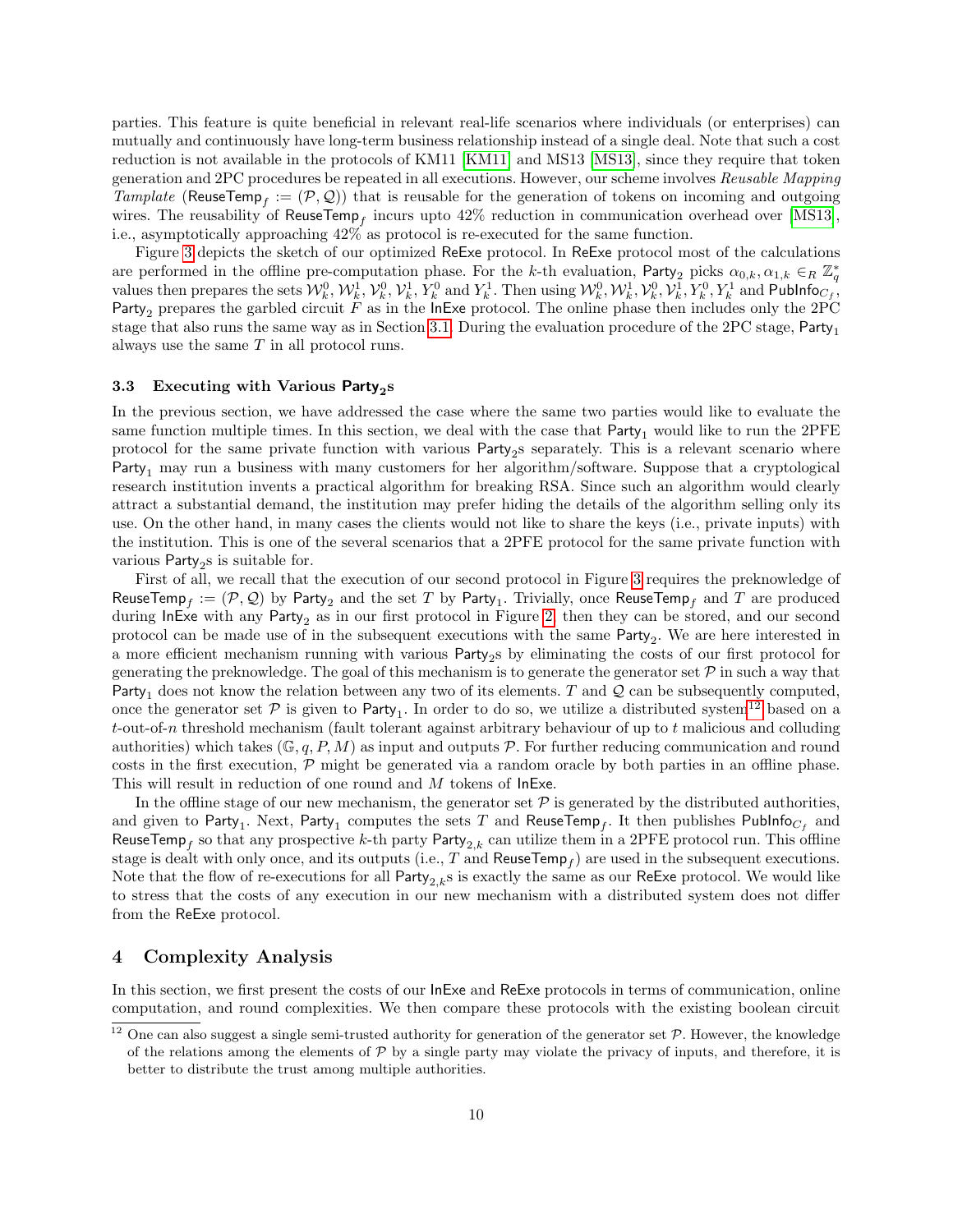<span id="page-10-0"></span>Table 1. Comparison of the existing 2PFE schemes in terms of overall communication (in bits) and online computation costs (in terms of symmetric-key operations), offline computation costs (in terms of symmetric-key operations), and the number of rounds.

|                                       | Communication                                                                 | Online Comp.                                                    | Offline Comp.                    | Rounds |
|---------------------------------------|-------------------------------------------------------------------------------|-----------------------------------------------------------------|----------------------------------|--------|
| $\overline{\text{KM11-1st}}$ [KM11]   | $(4M+10N)\lambda$                                                             | N Asym. $+2.5N$ Sym.                                            | $4(M+N)$ Asym.                   |        |
| $\vert$ KM11-2nd $\vert$ KM11 $\vert$ | $(2M + 7N)\lambda$                                                            | N Asym. $+2.5N$ Sym.                                            | $2(M+N)$ Asym.                   | 3      |
| MS13-OSN [MS13]                       |                                                                               | $(10N \log_2 N + 4N + 5)\lambda  (6N \log_2 N + 2.5N + 3)$ Sym. | $O(\lambda)$ Sym.                | 6      |
| MS13-HE [MS13]                        | $(2M+6N)\lambda$                                                              | N Asym. $+2.5N$ Sym.                                            | $2(M+N)$ Asym.                   | 3      |
| GKS17 GKS17                           | $(2N \log_2 N)\lambda$                                                        | $0.7N \log_2 N$ Sym.                                            | $2N \log_2 N$ Sym.               | 3      |
|                                       | $\frac{B}{B}{KL18} \frac{B}{B}{KL19} \frac{(6N \log_2 N + 0.5N + 3)\lambda}{$ | $(6N \log_2 N + N + 3)$ Sym.                                    | $O(\lambda)$ Sym.                | 6      |
| $ Our$ InExe                          | $\overline{(2M+6N)\lambda}$                                                   | $4N$ Asym. $+2.5N$ Sym.                                         | $(3M - 1)$ Asym.                 | 3      |
| $ Our$ ReExe                          | $4N\lambda$                                                                   | N Asym. $+0.5N$ Sym.                                            | $ 2(M+N)$ Asym. $+ 2$ Sym. $ 1 $ | 2/3    |

based 2PFE schemes. M, N and  $\lambda$  denote the number of outgoing wires (i.e., equal to  $n+q-m$ ), the number of incoming wires (i.e.,  $N = 2g$ ) and the security parameter, respectively.

### 4.1 Complexity of Our Scheme

*Communication cost* Considering our InExe protocol, the overall communication overhead is  $(2M + 6N)\lambda$ bits, composed of (i) the set  $P$  (*M* of 2 $\lambda$ -bit strings) is sent by Party<sub>2</sub> in Round 1, (ii) the set  $Q$  (*N* of 2 $\lambda$ -bit strings) is sent by  ${\sf Party}_1$  in Round 2, (iii) the garbled circuit (2 $N$  of 2 $\lambda$ -bit strings) is sent by  ${\sf Party}_2$  in Round 3, where M is the number of outgoing wires and N is the number of incoming wires  $(N = 2g)$ . Considering our ReExe protocol, the use of ReuseTemp<sub>f</sub> eliminates the transmission of  $(2M + 2N)\lambda$  bits (required for token generation). Therefore, in total only  $4N\lambda$  bits (required for the garbled circuit) are transmitted.

|                       | Number of Gates |           |           |                   |              |
|-----------------------|-----------------|-----------|-----------|-------------------|--------------|
|                       | $2^{10}$        | $2^{15}$  | $2^{20}$  | $2^{25}$          | $2^{30}$     |
| $KM11-1st$ $KM11$     | $0.38$ MB       | 12.00 MB  | $0.38$ GB | $12.00$ GB        | 384.00 GB    |
| $KM11-2nd$ [KM11]     | $0.25$ MB       | 8.00 MB   | $0.25$ GB | 8.00 GB           | 256.00 GB    |
| MS13-OSN [MS13]       | 3.56 MB         | 164.00 MB | $6.69$ GB | 264.00 GB         | 10,048.00 GB |
| <b>MS13-HE [MS13]</b> | $0.22$ MB       | 7.00 MB   | $0.22$ GB | 7.00 GB           | 224.00 GB    |
| GKS17 [GKS17]         | $0.68$ MB       | 32.00 MB  | 1.31 GB   | 52.00 GB          | 1,984.00 GB  |
| BBKL18 [BBKL19]       | 1.89 MB         | 90.50 MB  | 3.77 GB   | 151.00 GB         | 5,776.00 GB  |
| Our InExe             | $0.22$ MB       | 7.00 MB   | $0.22$ GB | 7.00 GB           | 224.00 GB    |
| Our ReExe             | $0.13$ MB       | 4.00 MB   | $0.13$ GB | $4.00 \text{ GB}$ | 128.00 GB    |

<span id="page-10-1"></span>Table 2. Comparison of the existing 2PFE schemes in terms of overall communication costs for various circuit sizes. Here we take  $N = 2M$  and  $\lambda = 128$ .

Computation cost In terms of online computation complexity, InExe protocol requires  $4N$  elliptic curve point multiplications, composed of (i)  $N$  operations by  ${\sf Party}_1$  in Round 2, (ii)  $2N$  operations by  ${\sf Party}_2$  in Round 3, (iii) N operations by Party<sub>1</sub> during the evaluation of the garbled circuit. There is also a relatively small cost of 2.5N symmetric-key operations during the 2PC stage (composed of  $2N$  operations by  ${\sf Party}_2$  for garbling and  $0.5N$  operations by  ${\sf Party}_1$  for evaluating). ReExe protocol reduces the online computation costs to N elliptic curve point multiplications and  $0.5N$  symmetric-key operations (carried out only by  $Party_1$ ).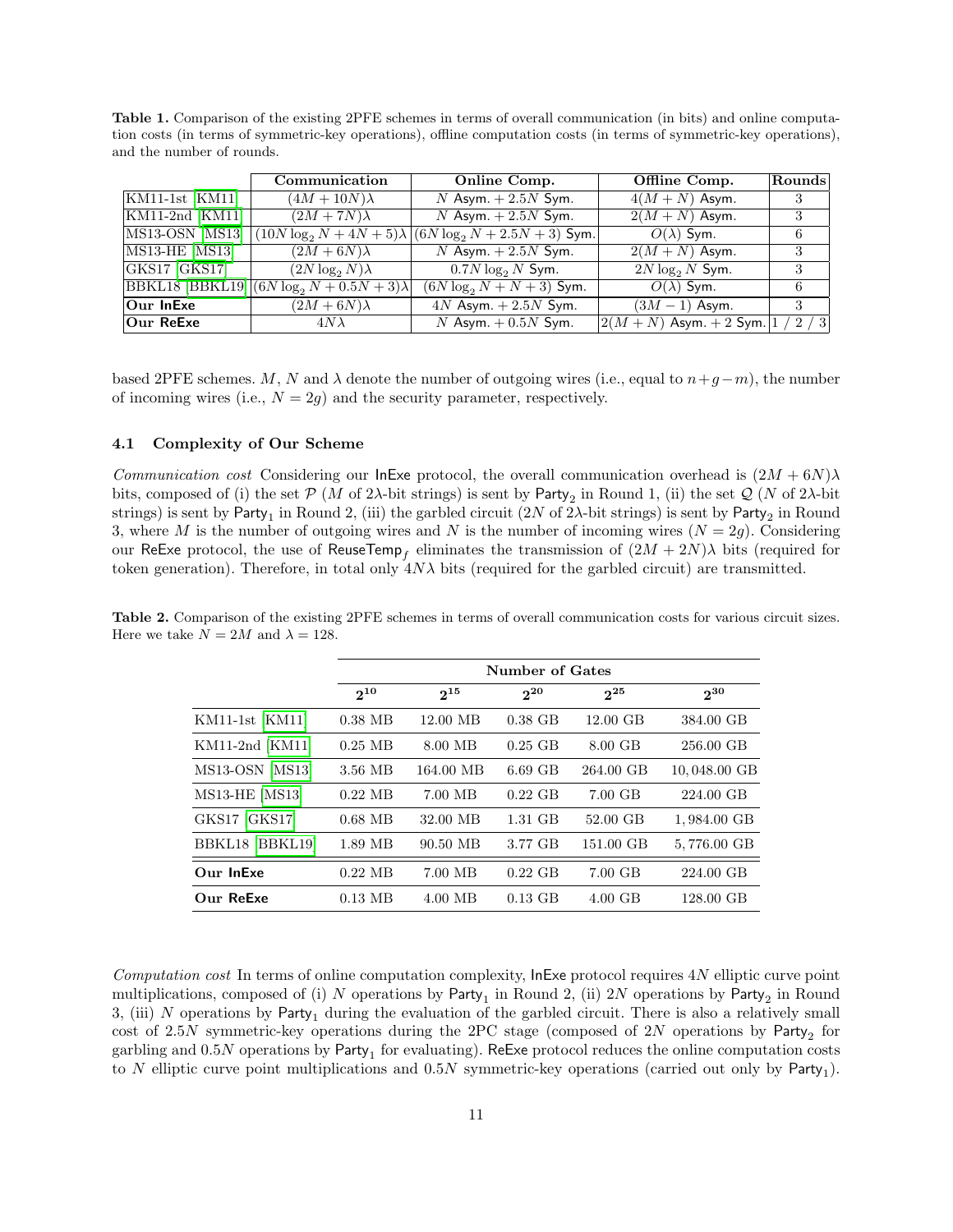Note that Beaver's OT pre-computation technique [\[Bea95\]](#page-16-13) can be used for decomposing OT's for Party<sub>1</sub>'s input bits into online/offline stages. This eliminates online public-key operations of OT by carrying out them offline.

Number of rounds Our InExe protocol has 3 rounds. The number of rounds of our ReExe protocol is equal to 1, or 2, or 3 depending on the input string length of Party<sub>1</sub>. Namely, if Party<sub>1</sub> has  $x_1 = \perp$ , then the number of rounds is equal to 1 (i.e., no rounds needed for OT). If  $Party_1$ 's input bits are not many, it is more efficient to use separate OTs for Party1's input tokens in parallel instead of an OT extension scheme. There exists OT schemes with 2 rounds (e.g., [\[Bea95\]](#page-16-13) and [\[NP01\]](#page-18-14)). Hence, this choice results in a PFE scheme with overall 2 rounds. If Party<sub>1</sub>'s input bits are many, then using an OT extension scheme is more efficient. Note that Ishai based OT extension schemes are composed of  $O(\lambda)$  parallel OTs (again can be realized by Naor and Pinkas's OT [\[NP01\]](#page-18-14)) and an additional round. Similarly, this choice results in a PFE scheme with overall 3 rounds.

#### 4.2 Comparison

We now compare our 2PFE protocols with the state-of-the-art constant-round 2PFE protocols. In our scheme, we utilize an EC cyclic group where the DDH assumption holds for state-of-the-art efficiency. For [\[KM11\]](#page-17-0), we take into account both protocols: (1) their "C-PFE protocol" (see [\[KM11,](#page-17-0) Sect. 3.1], which we call KM11- 1st) and (2) their "A More Efficient Variant" (see [\[KM11,](#page-17-0) Sect. 3.2], which we call KM11-2nd). For a fair comparison, we assume that the point and permute optimization [\[BMR90\]](#page-16-5) is directly applied to the MS13 and KM11 protocols during the 2PC phase<sup>[13](#page-0-0)</sup>. Regarding the HE based schemes, for a fair comparison, we assume that EC-ElGamal is used. Also, considering KM11 and our protocols, we assume that each element of G has a length  $\ell = 2\lambda$  bits for a  $\lambda$ -bit security.

Table [1](#page-10-0) compares the existing 2PFE schemes in terms of overall communication cost, online/offline computation costs, and the number of rounds. We also provide Table [2](#page-10-1) that depicts a comparison in terms of overall communication costs for various circuit sizes. In general, MS13-OSN, GKS17, BBKL18 performs  $O(NlogN)$ , whereas MS13-HE, KM11 and our protocols achieves linear complexity<sup>[14](#page-0-0)</sup>. Note that although the complexity of MS13-HE is same as our InExe protocol, for the later executions our ReExe protocol enjoys a significant cost reduction due to the reusability feature, which is not possible for MS13-HE and KM11 protocols. For all circuit sizes, the communication costs of ReExe protocol are significantly lower than that of existing 2PFE protocols.

The advantage of our scheme becomes more pronounced when the number of executions is more than one. To demonstrate this, we define the normalized cost efficiency (NCE) function that takes a protocol (Prot<sub>i</sub>), a circuit  $C_f$  and the number of executions (k), then outputs an efficiency ratio wrt our scheme. The normalized cost efficiency is calculated via dividing the cumulative communication cost of our protocol by that of  $Prot_i$ .

$$
NCE(\text{Prot}_i, C_f, k) = \frac{f_c(\text{InExe}, C_f) + (k-1)f_c(\text{ReExe}, C_f)}{kf_c(\text{Prot}_i, C_f)},
$$

where  $f_c$  is the cost function that outputs the communication cost value for given protocol and  $C_f$ .

Figure [4](#page-12-1) depicts the normalized cost efficiency comparison of the protocols for circuits with  $2^{10}$  and  $2^{30}$ gates. Also, without loss of generality, we take  $N = 2M$ . Considering MS13-HE, although it performs the same efficiency in the initial execution, after the second execution, its efficiency is about 0.8 (meaning that our protocol saves about 20% bandwidth as compared to MS13-HE), and after ten executions it is about 0.63 (i.e., we achieve 37% saving). Moreover, for two executions our cost reduction is about 54% over KM11-1st, 30% over KM11-2nd. For ten executions our cost reduction is about 63% over KM11-1st, 44% over KM11- 2nd. For large number of runs (e.g. a hundred runs) our savings over KM11-1st, KM11-2nd and MS13-HE are 66%, 50% and 43%, respectively.

<sup>&</sup>lt;sup>13</sup> In [\[MS13\]](#page-17-1) and [\[KM11\]](#page-17-0), for the 2PC phases, the authors do not suggest any optimization. However, a point and permute optimization is available for both schemes.

<sup>&</sup>lt;sup>14</sup> Note that  $M \leq N$ , therefore  $O(M+N) = O(N)$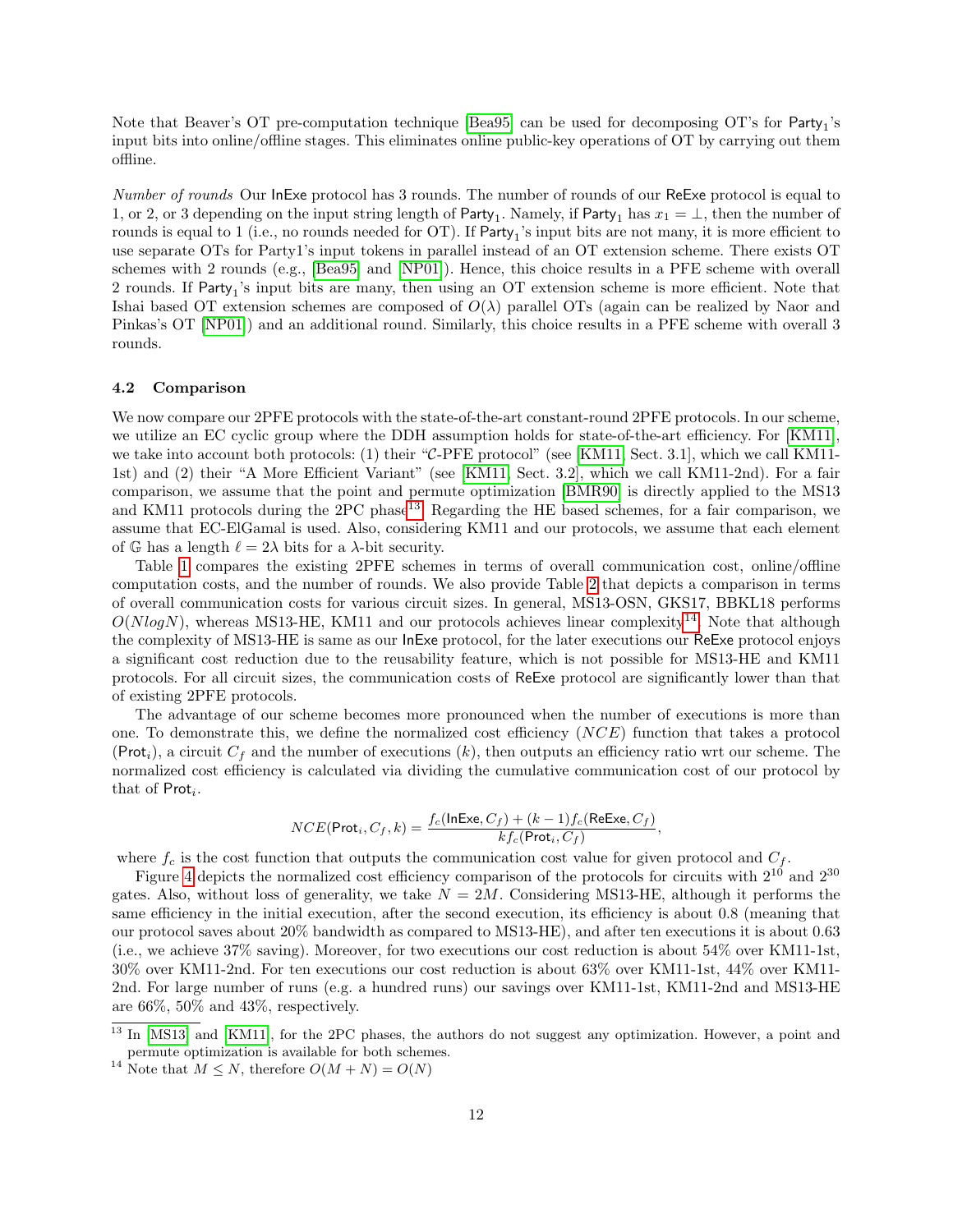Figure [4](#page-12-1) (a) and (b) shows how the normalized cost efficiency changes wrt circuit size. For the protocols that has linear complexity, the normalized cost efficiency does not change as the number of gates increases. However, for the protocols with  $O(N \log N)$  complexity, their normalized efficiency dramatically decreases. For instance, after two executions, our cost reduction is about 74% and 91% over GKS17; about 91% and 97% over BBKL18; and about 95% and 98% over MS13-OSN for a thousand and a billion-gate circuits, respectively.



<span id="page-12-1"></span>Fig. 4. Comparision of cummulative communication cost via normalized bandwidth efficiency vs. number of PFE executions. (a) gives a comparison using a circuit  $2^{10}$  gates where (b) gives a comparison using a circuit  $2^{30}$  gates.

Regarding the computation costs, Table [1](#page-10-0) gives both asymmetric (denoted by Asym.) and symmetric (denoted by Sym.) cryptographic operations, separately. On the other hand, comparing the complexity of asymmetric operations with symmetric operations is subject to discussion. To compare with each other, one can define a computation cost ratio as the cost of a primitive asymmetric operation divided by the cost of a primitive symmetric operation for the same security level. Note that the value of this ratio depends upon several factors such as the software implementations, the underlying symmetric-key encryption scheme, the availability of short-cut algorithms, the type of the chosen elliptic curve, the hardware infrastructure, and the type of utilized processors. For example, according to [\[EIV18\]](#page-16-14), in a setting where curve25519 and SHA256 are picked as the EC and the hash function, respectively, and the operations take place on an Intel Xeon Processor E3-1220 v6 (amd64, 4x3GHz), this ratio is roughly 130.

Among all protocols, our ReExe protocol performs the best result in terms of round complexity. Namely, the number of rounds in ReExe is equal to 1 if Party<sub>1</sub> has  $x_1 = \perp$ , or 2 if Party<sub>1</sub> has a non-empty input  $x_1$  in such that the OT extension is not applicable for its garbled input, or 3 otherwise. Note that the arithmetic circuit based protocol of  $|MS13|$  provides  $O(g)$  round complexity (see  $|MS13, p. 570|$ )).

### <span id="page-12-0"></span>5 Security of Our Protocols

<span id="page-12-2"></span>In this section, we give simulation-based security proofs of our InExe protocol in Figure [2,](#page-6-0) ReExe protocol in Figure [3,](#page-8-0) and our mechanism with various  $Party_2$ s in Sect. [3.3](#page-9-1) in accordance with the security proof of [\[KM11\]](#page-17-0).

Theorem 1. If the following three conditions hold then the 2PFE protocol proposed in Figure [2](#page-6-0) is secure against semi-honest adversaries: (1) the DDH assumption is hard in the cyclic group  $\mathbb{G}$ , (2) the hash-function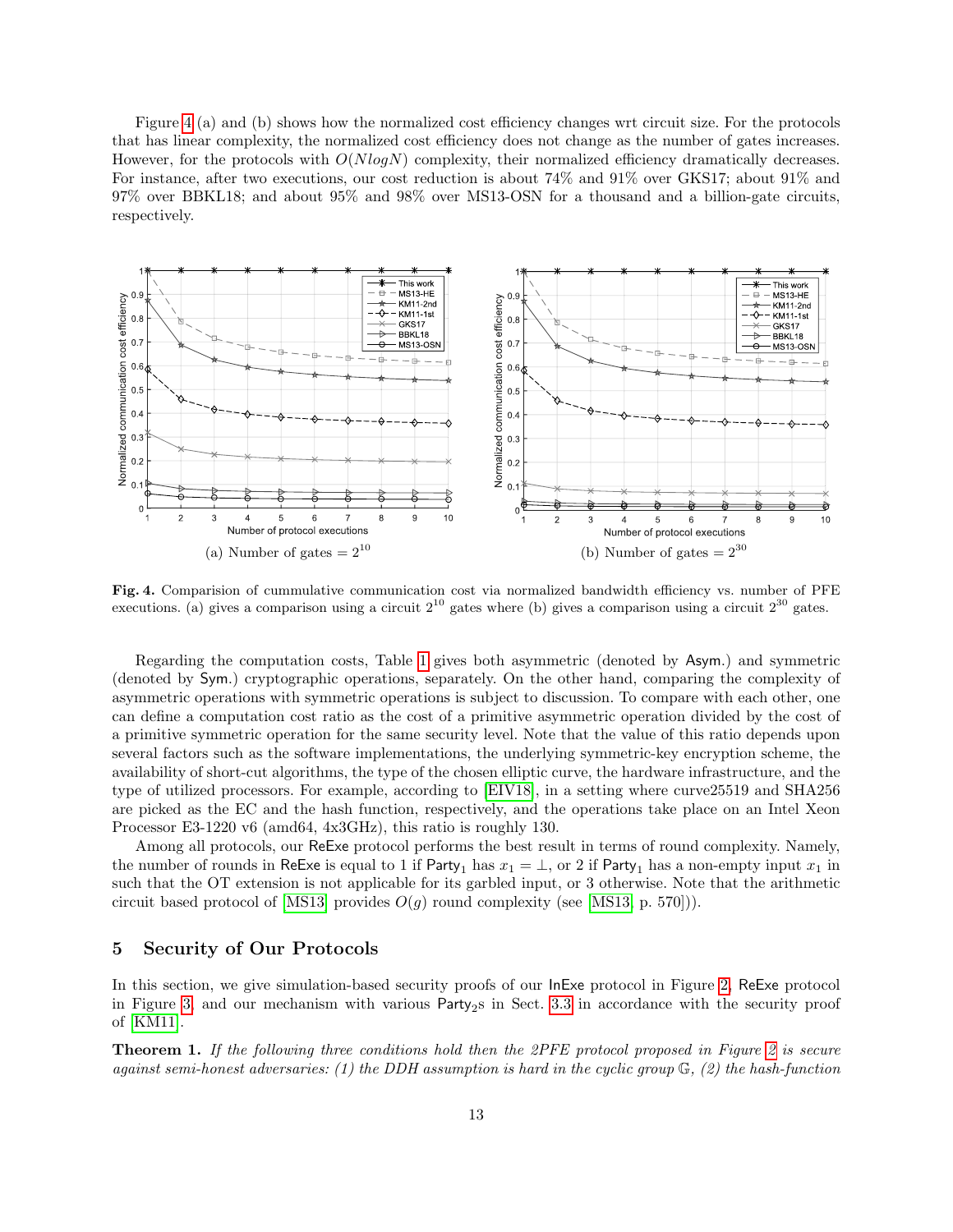$H : \mathbb{G} \times \mathbb{G} \times \{0,1\}^* \to \{0,1\}^{\ell+\tau}$  involved in the instantiation of DKC scheme is modeled as a random oracle, (3) the OT scheme securely realizes  $\mathcal{F}_{OT}$  functionality in the OT-hybrid model against semi-honest adversaries.

*Proof.* First, consider the case that  $Party_1$  is corrupted. For any probabilistic polynomial time adversary  $A_1$ , controlling Party<sub>1</sub> in the real world, we construct a simulator  $S_1$  that simulates  $A_1$ 's view in the ideal world.  $S_1$  runs  $A_1$  on Party<sub>1</sub>'s inputs, f and  $x_1$ , the function output token set  $Y = (y_1, \ldots, y_m)$ , the pre-shared group parameters, and Publnfo<sub>Cf</sub> as follows.

- 1.  $S_1$  generates the generator set  $\tilde{\mathcal{P}} := (\tilde{P}_1, \ldots, \tilde{P}_M)$ .  $S_1$  also prepares the group element sets  $\tilde{\mathcal{W}}^0 :=$  $(\tilde{W}_{1}^{\tilde{0}},\ldots,\tilde{W}_{M}^0\;:\;\tilde{W}_{i}^{\tilde{0}}\;\twoheadleftarrow\;\tilde{\alpha}_{0,i}\;\cdot\;P,\;\tilde{\alpha}_{0,i}\;\in_R\,\mathbb{Z}_{q}^{*},\;\,i\;=\;1,\ldots,M) \,\,\text{and}\,\,\tilde{\mathcal{W}}^{1}_{1}\;:=\;(\tilde{\bar{W}}_{1}^1,\ldots,\tilde{W}_{M}^1\;:\;\tilde{W}_{i}^1\;\twoheadleftarrow\;\tilde{\alpha}_{1,i}\;\cdot$ P,  $\tilde{\alpha}_{1,i} \in_R \mathbb{Z}_q^*$ ,  $i = 1, \ldots, M$ ).  $S_1$  gives  $\tilde{\mathcal{P}}$  to  $\mathcal{A}_1$ .
- 2.  $S_1$  receives the blinding set  $T := (t_1, \ldots, t_j : t_j \in_R \mathbb{Z}_q^*, j = 1, \ldots, N)$  from  $\mathcal{A}_1$ , and prepares the sets  $\tilde{\mathcal{V}}^0 := (\tilde{V}_1^0, \ldots, \tilde{V}_N^0 : \tilde{V}_{j}^0 \twoheadleftarrow t_j \cdot \tilde{W}_{\pi_{\tilde{f}}^{-1}(j)}^0, \ j = 1, \ldots, N) \text{ and } \tilde{\mathcal{V}}^1 := (\tilde{V}_1^1, \ldots, \tilde{V}_N^1 : \tilde{V}_j^1 \twoheadleftarrow t_j \cdot \tilde{W}_{\pi_{\tilde{f}}^{-1}(j)}^1, \ j = 1, \ldots, N$  $1, \ldots, N$ ).
- 3.  $S_1$  prepares the garbled circuit  $\tilde{F}$  by garbling each gate as follows.  $S_1$  garbles each non-output NAND gate by encrypting only the group element for FALSE on its outgoing wire with all four possible input token combinations (i.e., for a gate whose incoming wires are iw<sub>i</sub> and iw<sub>j</sub>, outgoing wire is  $\mathsf{ow}_z$ ,  $\mathcal{S}_1$ prepares the following four ciphertexts:  $\tilde{\text{ct}}_a^1 = \textsf{Enc}_{\tilde{V}_i^0, \tilde{V}_j^0}(\overline{\tilde{W}_z^0}), \ \tilde{\text{ct}}_a^2 = \textsf{Enc}_{\tilde{V}_i^0, \tilde{V}_j^1}(\overline{\tilde{W}_z^0}), \ \tilde{\text{ct}}_a^3 = \textsf{Enc}_{\tilde{V}_i^1, \tilde{V}_j^0}(\overline{\tilde{W}_z^0}),$  $\tilde{\text{ct}}_a^4$  =  $\text{Enc}_{\tilde{V}_i^1, \tilde{V}_j^1}(\overline{\tilde{W}_z^0})$ . To garble an output NAND gate whose incoming wires are iw<sub>i</sub> and iw<sub>j</sub>, and output wire is z,  $S_1$  prepares the four ciphertexts:  $\tilde{\text{ct}}_b^1 = \text{Enc}_{\tilde{V}_i^0, V_j^0}(y_z)$ ,  $\tilde{\text{ct}}_b^2 = \text{Enc}_{\tilde{V}_i^0, \tilde{V}_j^1}(y_z)$ ,  $\tilde{\text{ct}}_b^3 =$  $\mathsf{Enc}_{\tilde{V}_i^1, \tilde{V}_j^0}(y_z)$ ,  $\tilde{\mathsf{ct}}_b^4 = \mathsf{Enc}_{\tilde{V}_i^1, \tilde{V}_j^1}(y_z)$ . For each garbled gate  $\tilde{G}G_a$ ,  $\mathcal{S}_1$  then permutes  $\tilde{\mathsf{ct}}_a^2$  $_a^2$ ,  $\tilde{\mathfrak{ct}}_a^3$  $_{a}^{3},\,\tilde{\mathsf{ct}}_{a}^{4}$  $a^*$ , and picks  $\tilde{I}_a^1, \tilde{I}_a^2 \in_R \{1, \ldots, \tau\},$  and places  $\tilde{c}t_a^1$  $\frac{1}{a}$  in the order pointed by  $\tilde{I}^1_a$ -th and  $\tilde{I}^2_a$ -th bits of  $[H(\tilde{V}^0_i, \tilde{V}^0_j, \mathsf{gateID})]_{\tau}$ among the other three ciphertexts. Each garbled gate  $\tilde{G}G_a$  is then composed of four  $\ell$ -bit ciphertexts and two  $\log_2(\tau)$ -bit random values  $\tilde{I}_a^1$  and  $\tilde{I}_a^2$ .
- 4.  $S_1$  gives  $\tilde{F}$  to  $A_1$  along with the simulated garbled input consisting of only the group elements for FALSEs on both parties' input wires  $\tilde{X} = (\tilde{X}_1, \tilde{X}_2)$ . This completes our simulation.

In what follows, we prove that the information obtained by  $Party_1$  in the real execution  $(\mathcal{P}, \mathcal{W}, F)$  is identically distributed to  $(\tilde{\mathcal{P}}, \tilde{\mathcal{W}}, \tilde{\mathcal{F}})$ , where for outgoing wires, Party<sub>1</sub> obtains the group elements  $\mathcal{W} =$  $(W_1,\ldots,W_M)$  while  $\mathcal{A}_1$  obtaining the group elements  $\tilde{\mathcal{W}} = (\tilde{W}_1^0,\ldots,\tilde{W}_M^0)$ . We now show the computational indistinguishability of  $(\mathcal{P}, \mathcal{W})$  and  $(\tilde{\mathcal{P}}, \tilde{\mathcal{W}})$  by utilizing Lemma [1,](#page-3-1) which ultimately ties the security of our protocol to the DDH assumption. More concretely, we need to show

$$
\{(P_1, \ldots, P_M, W_1, \ldots, W_M)\} \approx_c \{(\tilde{P}_1, \ldots, \tilde{P}_M, \tilde{W}_1^0, \ldots, \tilde{W}_M^0)\}
$$

$$
\{(r_1 \cdot P, \dots, r_M \cdot P, \alpha_{b_1} \cdot (r_1 \cdot P), \dots, \alpha_{b_M} \cdot (r_M \cdot P))\} \approx_c
$$

$$
\{(\tilde{r}_1 \cdot P, \dots, \tilde{r}_M \cdot P, \tilde{\alpha}_{0,1} \cdot P, \dots, \tilde{\alpha}_{0,M} \cdot P)\}
$$

where  $\mathbf{b}_i \in \{0,1\}$  is the semantic value on  $\mathbf{ow}_i$  and  $\tilde{P}_i = \tilde{r}_i \cdot P$ . For the sake of a simpler representation, we replace  $\alpha_{b_i} r_i$  with  $r_{M+i}$ , and  $\tilde{\alpha}_{0,i}$  with  $\tilde{r}_{M+i}$  for  $i=1,\ldots,M$ . Note that  $(r_1,\ldots,r_{2M})$  is not identically distributed to  $(\tilde{r}_1, \ldots, \tilde{r}_{2M})$ , while it is only sufficient to show that

$$
\{(r_1\cdot P,\ldots,r_{2M}\cdot P)\}\approx_c \{(\tilde{r}_1\cdot P,\ldots,\tilde{r}_{2M}\cdot P)\}.
$$

For this purpose, we generate a new set  $\mathcal{R} := (R_1, \ldots, R_{2M})$  by picking 2M random generators. Hence, we now need to show

> $\{(R_1, \ldots, R_{2M}, r_1 \cdot P, \ldots, r_{2M} \cdot P)\} \approx_c$  $\{(R_1, \ldots, R_{2M}, \tilde{r}_1 \cdot P, \ldots, \tilde{r}_{2M} \cdot P)\}$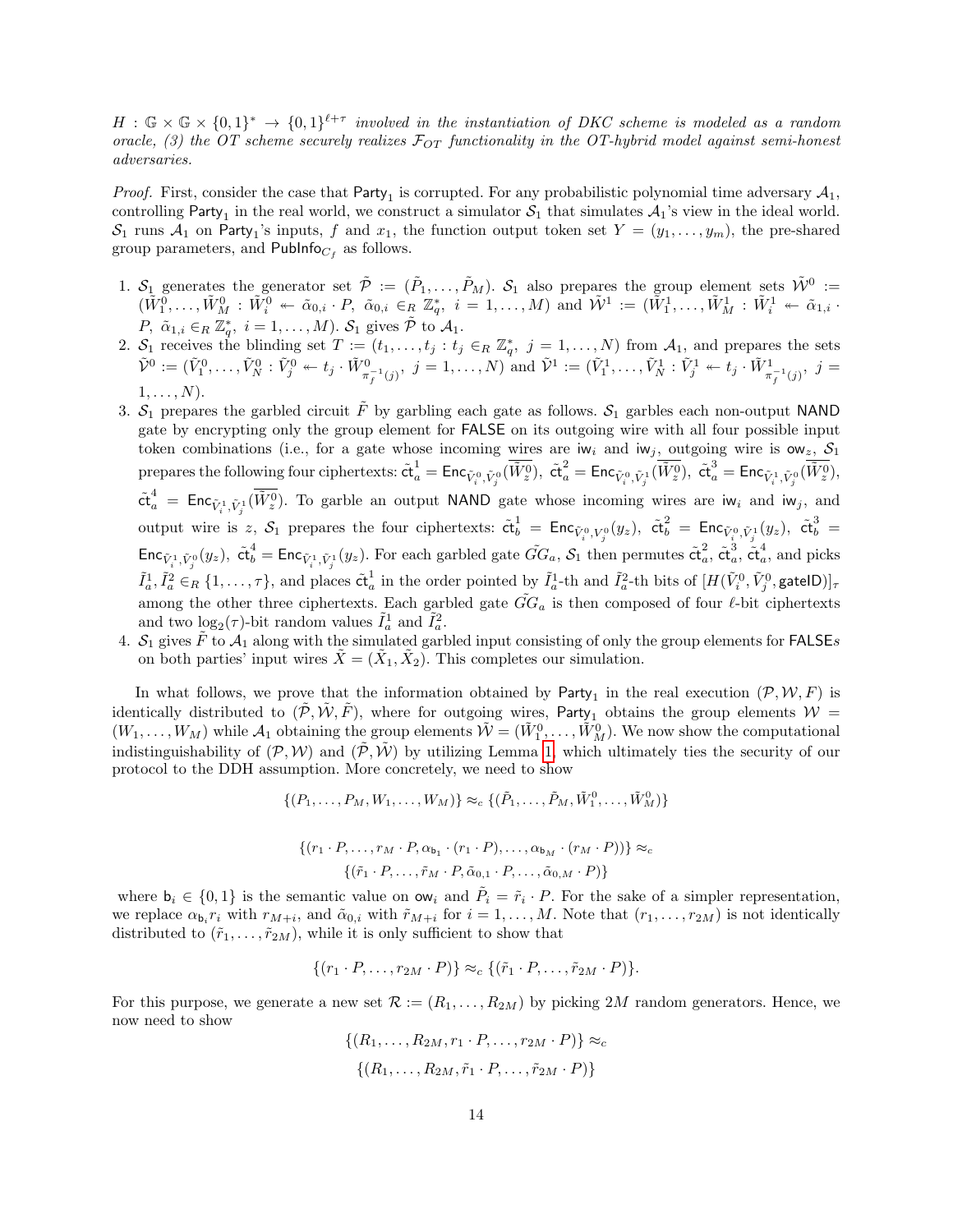Thanks to Lemma [1](#page-3-1) and the underlying DDH assumption, we have both

$$
\{(R_1,\ldots,R_{2M},\gamma\cdot R_1,\ldots,\gamma\cdot R_{2M})\}\approx_c
$$

$$
\{(R_1,\ldots,R_{2M},r_1\cdot P,\ldots,r_{2M}\cdot P)\}
$$

and

$$
\{(R_1,\ldots,R_{2M},\gamma\cdot R_1,\ldots,\gamma\cdot R_{2M})\}\approx_c\{(R_1,\ldots,R_{2M},\tilde{r}_1\cdot P,\ldots,\tilde{r}_{2M}\cdot P)\}\
$$

where  $\gamma \in_R \mathbb{Z}_q^*$ . Hence, the following sets are computationally indistinguishable

$$
\{(r_1 \cdot P, \ldots, r_{2M} \cdot P)\} \approx_c \{(\tilde{r}_1 \cdot P, \ldots, \tilde{r}_{2M} \cdot P)\}
$$

which effectively concludes the proof for  $\{(\mathcal{P}, \mathcal{W})\}\approx_c \{(\mathcal{P}, \mathcal{W})\}$ . Furthermore, since the same values in T are used among the outgoing wire tokens and incoming wire tokens in both the real and the ideal executions, we have  $\{(\mathcal{P}, \mathcal{W}, \mathcal{V})\}\approx_c \{(\mathcal{P}, \mathcal{W}, \mathcal{V})\}$  where for each incoming wire  $\mathcal{V}=(V_1,\ldots,V_N)$  is the set of tokens obtained by Party<sub>1</sub> and  $\tilde{V} = (\tilde{V}_1^0, \ldots, \tilde{V}_N^0)$  is the set of tokens obtained by  $\mathcal{A}_1$ . In contrast to [\[KM11\]](#page-17-0), it is relatively simple to prove the computational indistinguishability of  $F$  and  $F$  in our scheme since we use a hash function modeled as random oracle during garbling. Once the distribution of four hash outputs for each gate (in the real and ideal executions) are proven to be computationally indistinguishable random values, outputs of our instantiation of DKC is also proven to be computationally indistinguishable. This results in the computational indistinguishability of each garbled gate  $GG_a$  and  $\tilde{GG}_a$ , and eventually computational indistinguishability of F and F. For a gate whose incoming wires are  $w_i$  and  $w_j$ , in the real execution, we have four hash outputs involved in the garbling as follows:

$$
H(V_i^0, V_j^0, \text{gateID}), H(V_i^0, V_j^1, \text{gateID}),
$$
  

$$
H(V_i^1, V_j^0, \text{gateID}), H(V_i^1, V_j^1, \text{gateID}).
$$

Similarly, for each gate, in the ideal execution, we have the following four hash outputs in the garbling as follows:

$$
H(\tilde{V}_i^0,\tilde{V}_j^0,\text{gateID}),H(\tilde{V}_i^0,\tilde{V}_j^1,\text{gateID}),\\ H(\tilde{V}_i^1,\tilde{V}_j^0,\text{gateID}),H(\tilde{V}_i^1,\tilde{V}_j^1,\text{gateID}).
$$

Since in Party<sub>1</sub>'s view, resulting from the indistinguishability of  $V$  and  $\tilde{V}$ , the hash inputs are computationally indistinguishable, and therefore, the hash outputs are computationally indistinguishable random values. This completes the proof for  $\{(\mathcal{P}, \mathcal{W}, F)\}\approx_c \{(\mathcal{P}, \mathcal{W}, F)\}.$ 

We now consider the case that  $P$ arty<sub>2</sub> is corrupted. For any probabilistic polynomial-time adversary  $A_2$ , controlling Party<sub>2</sub> during our first protocol in the real world, we construct a simulator  $S_2$  that simulates  $A_2$ 's view in the ideal world.  $\mathcal{S}_2$  runs  $\mathcal{A}_2$  on Party<sub>2</sub>'s input, and the pre-shared group parameters, and PubInfo<sub>Cf</sub> as follows.

- 1.  $S_2$  asks  $A_2$  to generate  $\tilde{\mathcal{P}} \leftarrow \text{INIT}(\mathbb{G}, q, P, M)$  and receives  $\tilde{\mathcal{P}}$ .
- 2.  $S_2$  then picks  $\tilde{t}_j \in_R \mathbb{Z}_q^*$  for  $j = 1, \ldots, N$ , and computes  $\tilde{Q}_j \leftarrow \tilde{t}_j \cdot P$  which are now random group elements in G.  $S_2$  assigns  $\tilde{Q} = (\tilde{Q}_1, \ldots, \tilde{Q}_N)$ , and gives  $\tilde{Q}$  to  $A_2$ . This completes our simulation.

In the real execution of our protocol, Party<sub>2</sub> receives only the message  $\mathcal{Q} := (Q_1, \ldots, Q_N : Q_j \twoheadleftarrow$  $t_j \cdot P_{\pi_f^{-1}(j)}, j = 1, \ldots, N$ ) in Round 2 (apart from the exchanged messages during the OT protocol for Party<sub>1</sub>'s garbled input). However, the transcripts received by  $Party_2$  during the OT do not leak any information to Party<sub>2</sub> because of the ideal execution of  $\mathcal{F}_{OT}$  in the OT-hybrid model. Due to DDH assumption, in Party<sub>2</sub>'s view, the distributions of  $\tilde{Q}$  and  $Q$  are identical (i.e.,  $\tilde{Q} \approx_c Q$ ). This concludes the proof for the InExe protocol.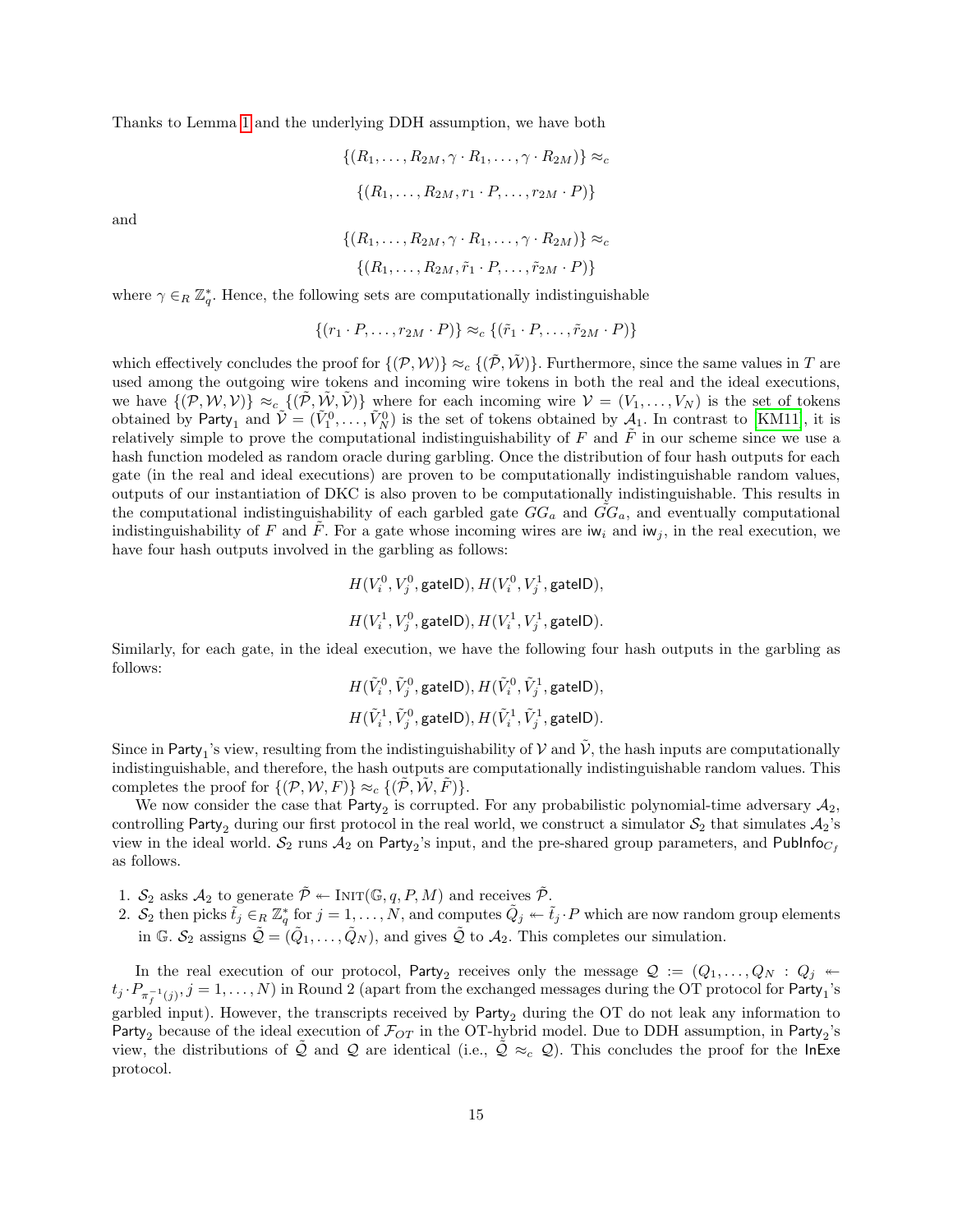**Theorem [2](#page-6-0).** If the 2PFE protocol proposed in Figure 2 is secure against semi-honest adversaries (i.e., the three conditions in Theorem [1](#page-12-2) are satisfied), then the 2PFE protocol proposed in Figure [3](#page-8-0) is also secure against semi-honest adversaries.

*Proof (Sketch)*. The main difference of the ReExe protocol from the first one is the utilization of ReuseTemp<sub>f</sub>. Therefore, the proof will be complete once we show that the utilization of the sets  $\mathcal{W}_k^0$ ,  $\mathcal{W}_k^1$ ,  $\mathcal{V}_k^0$ , and  $\mathcal{W}_k^1$ computed from the same  $\mathsf{ReuseTemp}_f$  in the  $k\text{-th execution gives } \mathsf{Party}_1$  no advantage in deducing  $\mathsf{Party}_2\text{'s}$ inputs.

We now show that in Party<sub>1</sub>'s view,  $(W_k, V_k, W_{k+1}, V_{k+1})$  in two consecutive real executions are computationally indistinguishable from  $(\tilde{W}_1, \tilde{V}_1, \tilde{W}_2, \tilde{V}_2)$  where  $\tilde{W}_1 := (\tilde{W}_{1,1}, \ldots, \tilde{W}_{M,1} : \tilde{W}_{i,1} = \tilde{q}_{i,1} \cdot P, \tilde{q}_{i,1} \in_R$  $\mathbb{Z}_q^*, \ \ i=1,\ldots,M), \ \tilde{\mathcal{V}}_1:=(\tilde{V}_{1,1},\ldots,\tilde{V}_{N,1}:\tilde{V}_{j,1}\twoheadleftarrow t_j\cdot \tilde{W}_{\pi^{-1}_f(j),1}, \ \ j=1,\ldots,N), \ \tilde{\mathcal{W}}_2:=(\tilde{W}_{1,2},\ldots,\tilde{W}_{M,2}:\tilde{\mathcal{V}}_1:=(\tilde{W}_{1,2},\ldots,\tilde{W}_{M,2})$  $\tilde{W}_{i,2} = \tilde{q}_{i,2} \cdot P$ ,  $\tilde{q}_{i,2} \in_R \mathbb{Z}_q^*$ ,  $i = 1, ..., M$ , and  $\tilde{\mathcal{V}}_2 := (\tilde{V}_{1,2}, ..., \tilde{V}_{N,2} : \tilde{V}_{j,2} \leftarrow t_j \cdot \tilde{W}_{\pi_f^{-1}(j),2}, j = 1, ..., N$ . More concretely, we have

$$
\{((\overline{1,k}), \ldots, (\overline{M,k}), t_1 \cdot (\overline{\pi_f^{-1}(1),k}), \ldots, t_N \cdot (\overline{\pi_f^{-1}(N),k}),
$$
  

$$
(\overline{1,k+1}), \ldots, (\overline{M,k+1}), t_1 \cdot (\overline{\pi_f^{-1}(1),k+1}),
$$
  

$$
\ldots, t_N \cdot (\overline{\pi_f^{-1}(N),k+1}))\}
$$
  

$$
\approx_c \{(\tilde{q}_{1,1} \cdot P, \ldots, \tilde{q}_{M,1} \cdot P, t_1 \cdot (\tilde{q}_{\pi_f^{-1}(1),1} \cdot P),
$$
  

$$
\ldots, t_N \cdot (\tilde{q}_{\pi_f^{-1}(N),1} \cdot P), \tilde{q}_{1,2} \cdot P, \ldots, \tilde{q}_{M,2} \cdot P,
$$
  

$$
t_1 \cdot (\tilde{q}_{\pi_f^{-1}(1),2} \cdot P), \ldots, t_N \cdot (\tilde{q}_{\pi_f^{-1}(N),2} \cdot P))\}
$$

where  $(\overline{i}, \overline{j})$  is the abbreviation for  $\alpha_{\mathbf{b}_{i,j},j} \cdot P_i$ , and  $\mathbf{b}_{i,k} \in \{0,1\}$  is the semantic bit value of  $\alpha_{\mathbf{w}_i}$  in the k-th execution. The proof of their indistinguishability relies on the same flow as the proof of Theorem [1,](#page-12-2) which depends on Lemma [1](#page-3-1) and ultimately on the DDH assumption.

**Theorem 3.** If the threshold system is secure against malicious adversaries at most  $t - 1$  of whom are allowed to collude, and the 2PFE protocol proposed in Figure [3](#page-8-0) is secure against semi-honest adversaries; then our mechanism with various  $\textsf{Party}_2s$  in Sect. [3.3](#page-9-1) is also secure against semi-honest adversaries.

*Proof (Sketch)*. First, the  $Party_1$ 's view in the 2PFE mechanism is equivalent to the one in the protocol in Figure [3.](#page-8-0) Observe that the generator set is generated by the distributed system and the tokens (that are used in preparation of the garbled input  $X_k$  and the garbled circuit  $F_k$ ) are computed from  $\alpha_{0,k}$  or  $\alpha_{1,k}$  in each evaluation as in Figure [3.](#page-8-0) Therefore, the 2PFE mechanism prevents  ${\sf Party}_1$  from deducing any information about Party<sub>2,k</sub>'s input. Second, Party<sub>2,k</sub>s cannot obtain any information about Party<sub>1</sub>'s input in none of the executions since the OT outputs are only obtained by Party<sub>1</sub> due the  $\mathcal{F}_{OT}$  functionality in the OT-hybrid model. Also, due to Theorem [1,](#page-12-2) no one can obtain information about  $\pi_f$  from the ReuseTemp<sub>f</sub>. Moreover, any Party<sub>2,k</sub> has a negligible advantage on distinguishing the exchanged messages in an evaluation between Party<sub>1</sub> and Party<sub>2,l</sub> from a random string due to the underlying DDH assumption for  $l \neq k$ . More concretely, the tokens (that are used in preparation of Party<sub>2,l</sub>'s garbled input  $X_{2,l}$  and the garbled circuit  $F_l$ ) are computed by multiplying the elements of the ReuseTemp<sub>f</sub> with the private values  $\alpha_{0,l}$  or  $\alpha_{1,l}$  of Party<sub>2,l</sub>.

## <span id="page-15-0"></span>6 Conclusion

We have proposed a secure and highly efficient 2PFE scheme for boolean circuits based on DDH assumption. Our scheme consists of two protocols: (1) a protocol for initial executions (InExe), (2) a resumption protocol (ReExe) for subsequent executions. The latter protocol is more efficient due to the fact that it benefits from the reusable tokens generated already in the former one. The reusability case is more likely to be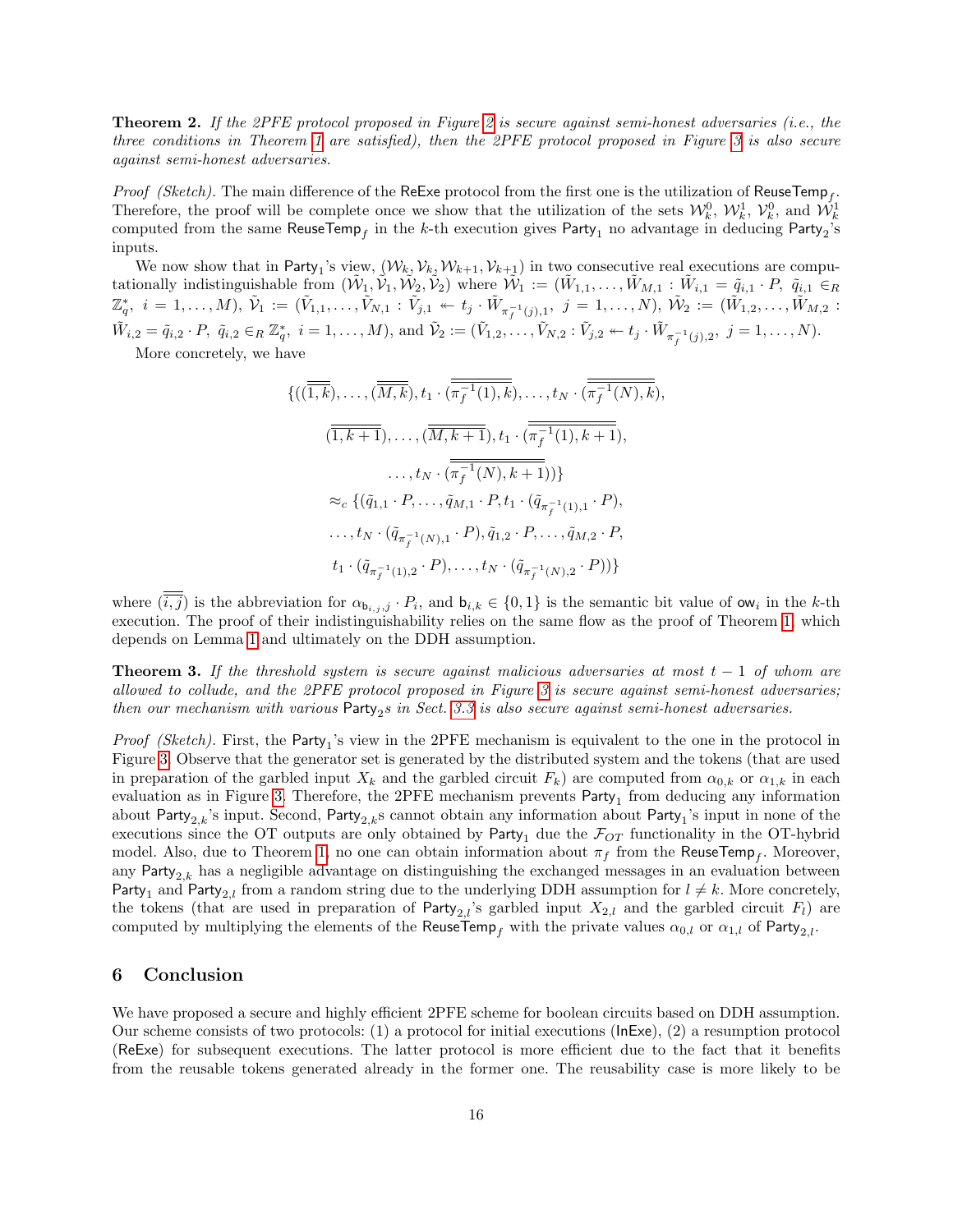frequent in practice, compared to the cases where parties execute a function only once. We note that such cost reduction by the reusability feature is not applicable in the existing PFE protocols (i.e., for each PFE execution the parties should run the all the steps from scratch). Our protocols achieve linear communication and computation complexities and a constant number of rounds which is at most three. To the best of our knowledge, this is the first and most efficient 2PFE scheme that enjoys a reusablity feature.

Our scheme asymptotically reduces the communication cost compared to MS13-OSN [\[MS13\]](#page-17-1), BBKL18 [\[BBKL19\]](#page-16-0), and GKS17 [\[GKS17\]](#page-17-3) protocols (i.e., from  $O(q \log(q))$  to  $O(q)$  where q is the number of gates). For instance, for a billion-gate circuit, our cost reduction is about 98% over MS13-OSN, about 96% over BBKL18, and about 89% over GKS17. Comparing with the protocols that has linear complexity, for ten executions (regardless of number of gates) our cost reduction is about 63% over KM11-1st, 44% over KM11-2nd, and 37% over MS13-HE.

We also propose a solution for the case that  $Party_1$  runs the 2PFE protocol for the same private function with various Party<sub>2</sub>s separately. This is a common scenario where Party<sub>1</sub> may run a business with many customers for her algorithm/software. Instead of running  ${\sf InExe}$  protocol with each  ${\sf Party}_2,$  we have proposed a more efficient mechanism for the generation of the reusable tokens by utilizing a threshold based system.

#### References

- <span id="page-16-7"></span>AF90. Martín Abadi and Joan Feigenbaum. Secure circuit evaluation. *Journal of Cryptology*, 2(1):1–12, Feb 1990.
- <span id="page-16-6"></span>AFK87. M. Abadi, J. Feigenbaum, and J. Kilian. On hiding information from an oracle. In Proceedings of the Nineteenth Annual ACM Symposium on Theory of Computing, STOC '87, pages 195–203. ACM, 1987.
- <span id="page-16-12"></span>ALSZ13. Gilad Asharov, Yehuda Lindell, Thomas Schneider, and Michael Zohner. More Efficient Oblivious Transfer and Extensions for Faster Secure Computation. In Proceedings of the 2013 ACM SIGSAC Conference on Computer & Communications Security, CCS '13, pages 535–548, New York, NY, USA, 2013. ACM.
- <span id="page-16-0"></span>BBKL19. Muhammed Ali Bingöl, Osman Biçer, Mehmet Sabir Kiraz, and Albert Levi. An efficient 2-party private function evaluation protocol based on half gates. Comput. J.,  $62(4):598-613$ ,  $2019$ .
- <span id="page-16-4"></span>BDGM19. Zvika Brakerski, Nico Döttling, Sanjam Garg, and Giulio Malavolta. Leveraging linear decryption: Rate-1 fully-homomorphic encryption and time-lock puzzles. In Theory of Cryptography - 17th International Conference, TCC 2019, Nuremberg, Germany, December 1-5, 2019, Proceedings, Part II, pages 407–437, 2019.
- <span id="page-16-13"></span>Bea95. Donald Beaver. Precomputing Oblivious Transfer. In Proceedings of the 15th Annual International Cryptology Conference on Advances in Cryptology, CRYPTO '95, pages 97–109, London, UK, UK, 1995. Springer-Verlag.
- <span id="page-16-11"></span>BHR12. Mihir Bellare, Viet Tung Hoang, and Phillip Rogaway. Foundations of Garbled Circuits. In ACM CCS 2012, CCS '12, pages 784–796, New York, NY, USA, 2012. ACM.
- <span id="page-16-1"></span>Bin19. Muhammed Ali Bingöl. Efficient and secure schemes for private function evaluation. PhD thesis, Sabanci University, 2019. [http://research.sabanciuniv.edu/36861/1/10229989\\_MuhammedAliBingol.pdf](http://research.sabanciuniv.edu/36861/1/10229989_MuhammedAliBingol.pdf),.
- <span id="page-16-5"></span>BMR90. D. Beaver, S. Micali, and P. Rogaway. The round complexity of secure protocols. In Proceedings of the Twenty-second Annual ACM Symposium on Theory of Computing, STOC '90, pages 503–513. ACM, 1990.
- <span id="page-16-10"></span>Bon98. Dan Boneh. The decision diffie-hellman problem. In ANTS-III Portland, Oregon, USA, June 21–25, pages 48–63, Berlin, Heidelberg, 1998. Springer Berlin Heidelberg.
- <span id="page-16-2"></span>BV11. Z. Brakerski and V. Vaikuntanathan. Efficient fully homomorphic encryption from (standard) lwe. In 2011 IEEE 52nd Annual Symposium on Foundations of Computer Science, pages 97–106, Oct 2011.
- <span id="page-16-3"></span>BV14. Zvika Brakerski and Vinod Vaikuntanathan. Lattice-based fhe as secure as pke. In Proceedings of the 5th Conference on Innovations in Theoretical Computer Science, ITCS '14, page 1–12, New York, NY, USA, 2014. Association for Computing Machinery.
- <span id="page-16-9"></span>CKMZ14. Seung Geol Choi, Jonathan Katz, Alex J. Malozemoff, and Vassilis Zikas. Efficient three-party computation from cut-and-choose. In Juan A. Garay and Rosario Gennaro, editors, CRYPTO 2014, August 17-21, 2014, Proceedings, pages 513–530, Berlin, Heidelberg, 2014. Springer Berlin Heidelberg.
- <span id="page-16-8"></span>EG85. Taher El Gamal. A public key cryptosystem and a signature scheme based on discrete logarithms. In Proceedings of CRYPTO 84 on Advances in Cryptology, pages 10–18, New York, NY, USA, 1985. Springer-Verlag New York, Inc.
- <span id="page-16-14"></span>EIV18. ECRYPT-II and Vampire. eBACS: ECRYPT Benchmarking of Cryptographic Systems, 2018. [http:](http://http://bench.cr.yp.to/) [//http://bench.cr.yp.to/](http://http://bench.cr.yp.to/) (accessed on 2018-01-22).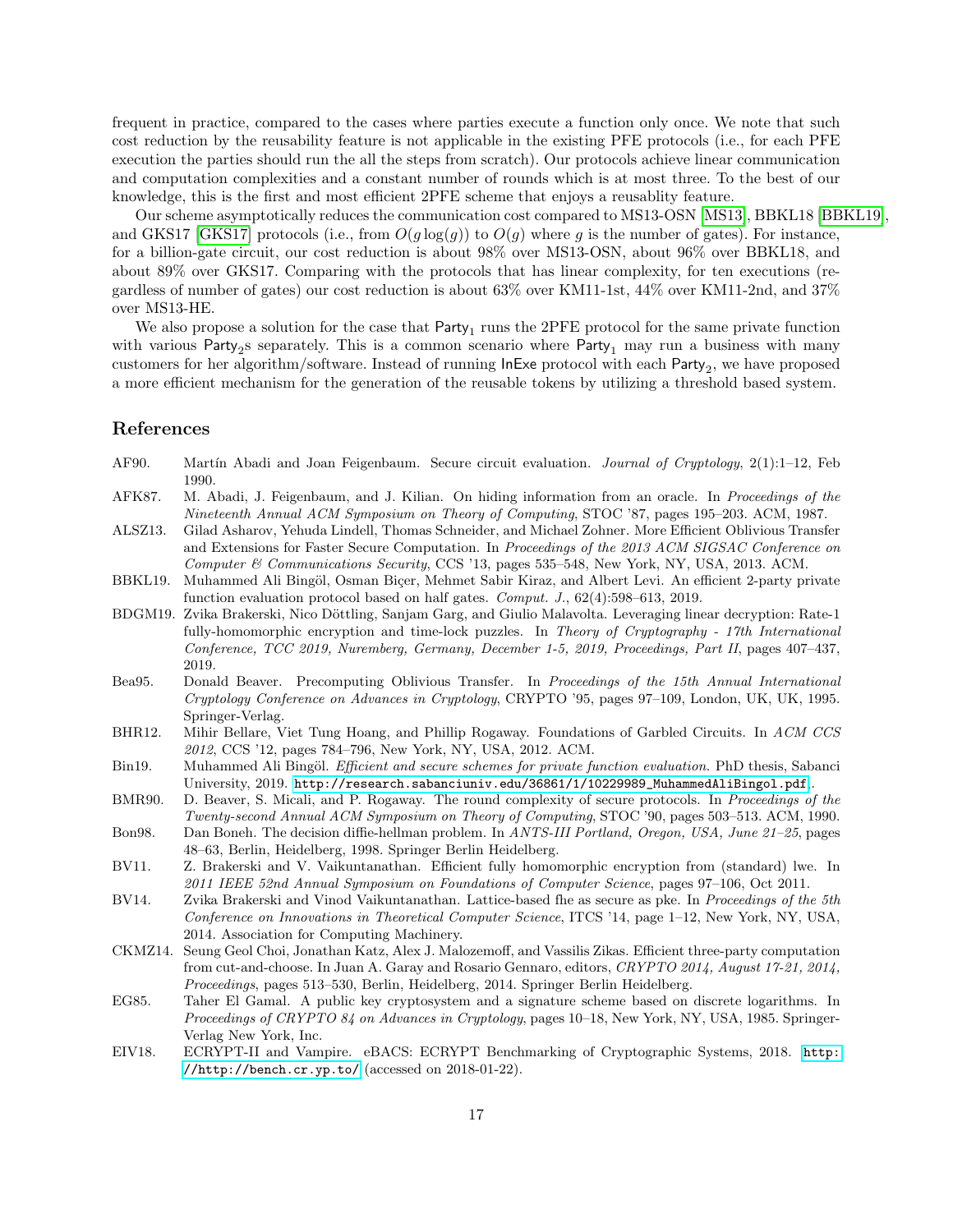- <span id="page-17-4"></span>Gen09. Craig Gentry. Fully homomorphic encryption using ideal lattices. In Proceedings of the Forty-first Annual ACM Symposium on Theory of Computing, STOC '09, pages 169–178, New York, NY, USA, 2009. ACM.
- <span id="page-17-10"></span>GH19. Craig Gentry and Shai Halevi. Compressible fhe with applications to pir. 11892:438–464, 2019.
- <span id="page-17-17"></span>Gir16. Damien Giry. Keylength – cryptographic key length recommendation, 2016. <http://www.keylength.com/> (accessed on 2017-05-17).
- <span id="page-17-3"></span>GKS17. Daniel Günther, Ágnes Kiss, and Thomas Schneider. More Efficient Universal Circuit Constructions. In Advances in Cryptology - ASIACRYPT 2017 - 23rd International Conference on the Theory and Applications of Cryptology and Information Security, Hong Kong, China, December 3-7, 2017, Proceedings, Part II, pages 443–470, 2017.
- <span id="page-17-15"></span>HMV03. Darrel Hankerson, Alfred J. Menezes, and Scott Vanstone. Guide to Elliptic Curve Cryptography. Springer-Verlag New York, Inc., Secaucus, NJ, USA, 2003.
- <span id="page-17-5"></span>HS18. Shai Halevi and Victor Shoup. Faster homomorphic linear transformations in helib. In Hovav Shacham and Alexandra Boldyreva, editors, Advances in Cryptology – CRYPTO 2018, pages 93–120, Cham, 2018. Springer International Publishing.
- <span id="page-17-19"></span>IKNP03. Yuval Ishai, Joe Kilian, Kobbi Nissim, and Erez Petrank. Extending Oblivious Transfers Efficiently. In Advances in Cryptology - CRYPTO 2003, volume 2729 of Lecture Notes in Computer Science, pages 145–161. Springer Berlin Heidelberg, 2003.
- <span id="page-17-20"></span>KK13. Vladimir Kolesnikov and Ranjit Kumaresan. Improved OT extension for transferring short secrets. In Advances in Cryptology - CRYPTO 2013 - 33rd Annual Cryptology Conference, Santa Barbara, CA, USA, August 18-22, 2013. Proceedings, Part II, pages 54–70, 2013.
- <span id="page-17-13"></span>KKS16. Carmen Kempka, Ryo Kikuchi, and Koutarou Suzuki. How to circumvent the two-ciphertext lower bound for linear garbling schemes. In ASIACRYPT 2016: Hanoi, Vietnam, December 4-8, 2016, pages 967–997, Berlin, Heidelberg, 2016. Springer Berlin Heidelberg.
- <span id="page-17-0"></span>KM11. Jonathan Katz and Lior Malka. Constant-round private function evaluation with linear complexity. In ASIACRYPT 2011, Seoul, South Korea, December 4-8, pages 556–571, Berlin, Heidelberg, 2011.
- <span id="page-17-12"></span>KMR14. V. Kolesnikov, P. Mohassel, and M. Rosulek. Flexor: Flexible garbling for xor gates that beats free-xor. In Advances in Cryptology – CRYPTO 2014: 34th Annual Cryptology Conference, Santa Barbara, CA, USA, August 17-21, 2014, Proceedings, Part II, pages 440–457, Berlin, Heidelberg, 2014. Springer Berlin Heidelberg.
- <span id="page-17-11"></span>KS08a. Vladimir Kolesnikov and Thomas Schneider. Improved garbled circuit: Free xor gates and applications. In ICALP 2008, Reykjavik, Iceland, July 7-11, 2008, pages 486–498, Berlin, Heidelberg, 2008. Springer Berlin Heidelberg.
- <span id="page-17-14"></span>KS08b. Vladimir Kolesnikov and Thomas Schneider. A practical universal circuit construction and secure evaluation of private functions. In FC 2008, pages 83–97, Berlin, Heidelberg, 2008. Springer Berlin Heidelberg.
- <span id="page-17-2"></span>KS16. Agnes Kiss and Thomas Schneider. Valiant's universal circuit is practical. In  $EUROCRYPT 2016$ , Vienna, Austria, May 8-12, 2016, Proceedings, Part I, pages 699–728, Berlin, Heidelberg, 2016. Springer Berlin Heidelberg.
- <span id="page-17-9"></span>LN14a. Tancrède Lepoint and Michael Naehrig. A comparison of the homomorphic encryption schemes fv and yashe. Cryptology ePrint Archive, Report 2014/062, 2014. <https://eprint.iacr.org/2014/062>.
- <span id="page-17-8"></span>LN14b. Tancrède Lepoint and Michael Naehrig. A comparison of the homomorphic encryption schemes fv and yashe. In David Pointcheval and Damien Vergnaud, editors, Progress in Cryptology – AFRICACRYPT 2014, pages 318–335, Cham, 2014. Springer International Publishing.
- <span id="page-17-6"></span>LPR13a. Vadim Lyubashevsky, Chris Peikert, and Oded Regev. On ideal lattices and learning with errors over rings. J. ACM, 60(6), November 2013.
- <span id="page-17-7"></span>LPR13b. Vadim Lyubashevsky, Chris Peikert, and Oded Regev. A toolkit for ring-lwe cryptography. In Thomas Johansson and Phong Q. Nguyen, editors, Advances in Cryptology – EUROCRYPT 2013, pages 35–54. Springer Berlin Heidelberg, 2013.
- <span id="page-17-18"></span>LPS08. Y. Lindell, B. Pinkas, and N. Smart. Implementing two-party computation efficiently with security against malicious adversaries. In Security and Cryptography for Networks: 6th International Conference, SCN 2008, Amalfi, Italy, September 10-12, 2008. Proceedings, pages 2–20, Berlin, Heidelberg, 2008. Springer Berlin Heidelberg.
- <span id="page-17-16"></span>LV01. Arjen K. Lenstra and Eric R. Verheul. Selecting cryptographic key sizes. Journal of Cryptology, 14(4):255– 293, 2001.
- <span id="page-17-1"></span>MS13. Payman Mohassel and Saeed Sadeghian. How to hide circuits in mpc an efficient framework for private function evaluation. In Advances in Cryptology – EUROCRYPT 2013, volume 7881 of Lecture Notes in Computer Science, pages 557–574. Springer Berlin Heidelberg, 2013.